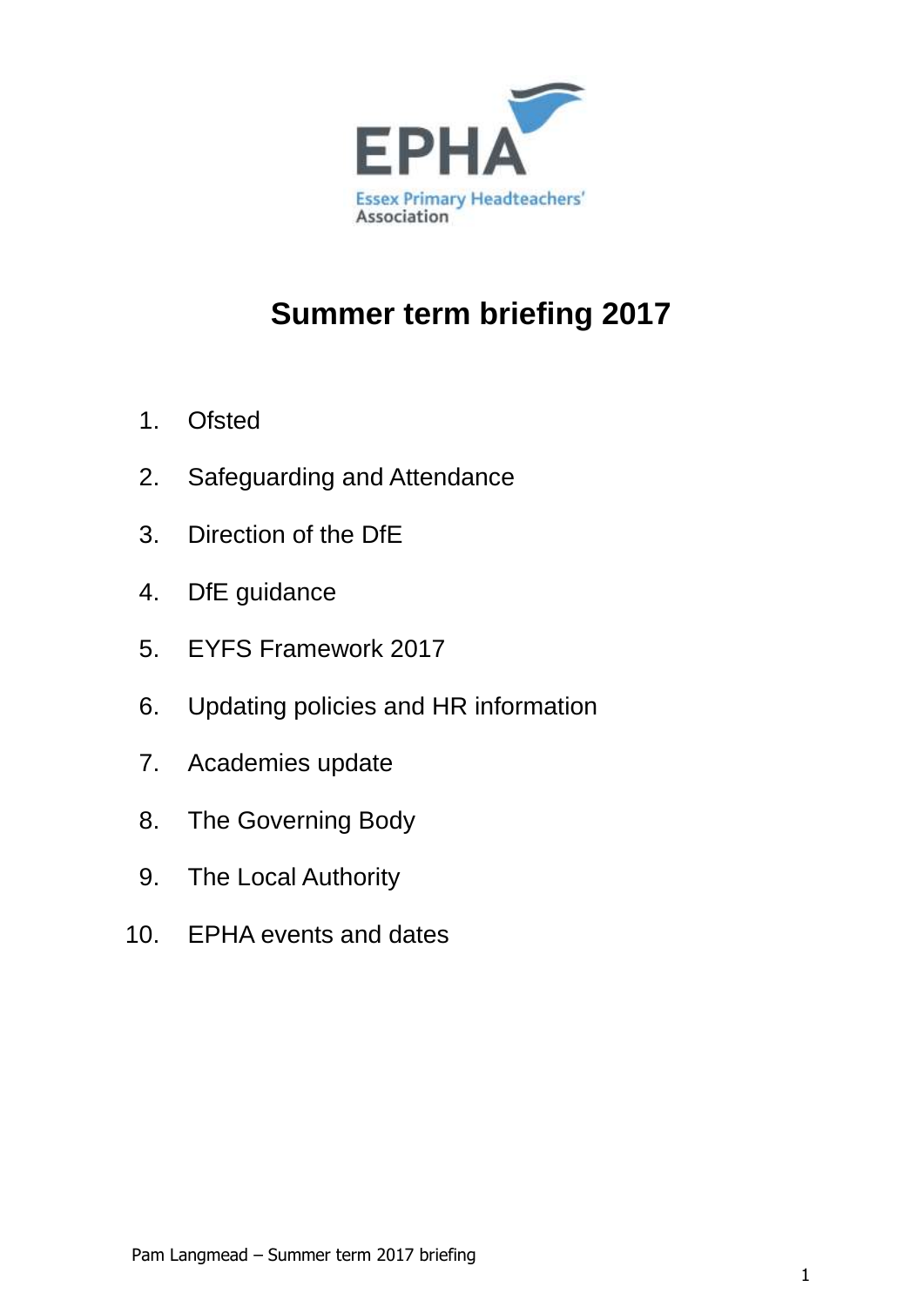# **Ofsted**

# **Professor Julius Weinberg appointed next Chair of Ofsted.**

Secretary of State for Education Justine Greening today (11 April 2017) announced the appointment of Professor Julius Weinberg as next Chair of Ofsted. As former Vice Chancellor of Kingston University and Deputy Chair of Ofqual, Professor Weinberg has had a wide-ranging career in the education sector. He replaces interim Chair James Kempton and he will step down as Deputy Chair of Ofqual when he takes up his new role at Ofsted.

# **School Inspection newsletter March 2017 – Sean Harford briefing**

This edition of the school inspection update contains important information for inspectors that reinforces messages from recent training, notably: further guidance about inspecting pupil progress and not referring to 'expected progress'; key stage 2 progress from P scales; interpreting key stage 1 charts by prior attainment; and understanding the GCSE reforms.

### Inspecting non-exempt outstanding schools that undergo significant change

Pupil referral units, special schools and maintained nursery schools that were judged good or outstanding at their previous section 5 inspection will normally receive short inspections approximately every three years to confirm that the quality of education remains good or outstanding and safeguarding is effective. However, where these settings undergo significant change, for example through merging with another school or by adding a new phase or a key stage, they will normally have a section 5 inspection as their next

inspection instead of a short inspection. Thereafter, if the expanded school is judged outstanding or good, it will be eligible for a short inspection approximately three years later.

# Inspection of maintained schools that convert to become academies, where the predecessor schools were judged good or outstanding

Maintained schools that convert to become academies, whose predecessor schools were most recently judged good, are eligible for a short inspection under section 8 of the Education Act 2005. In line with other good schools, the short inspections of converter academies will be carried out approximately every three years. Maintained schools that convert to become sponsor-led academies, whose predecessor schools were most recently judged good or outstanding, are treated as new schools for inspection purposes and are subject to a section 5 inspection as their first inspection; this will normally take place within three years of the school becoming a sponsor-led academy.

### Progress scores for each year group

Schools have asked if Ofsted is looking for a particular way of tracking progress within a key stage and using it to predict a school's progress scores, or those of its pupils. **It is not possible to forecast progress scores reliably**. This is mainly because they are based on the national distribution of each cohort's test performance, which clearly will not be known until after the cohort has taken the test. In addition, for key stage 2:

- attainment is expected to rise as schools' familiarity with the new, more demanding curriculum increases.
- key stage 1 prior attainment will be based on the new teacher assessment framework for the current Year 3, yet levels for older cohorts.

Inspectors should only ask to see assessment information, including any pupil-tracking information, in the format that the school would ordinarily use to monitor the progress of pupils in that school. Its purpose is to provide insight about the impact of support to aid pupils with deepening their knowledge, understanding and skills.

### Distribution and publication of section 5 reports following inspection

Ofsted does not determine the prescribed period or specify how schools should distribute the inspection report. Schools may decide to send a hard copy to parents via 'pupil post' or issue a copy of the report to parents electronically. The key point is that schools must ensure that every registered parent receives a copy; schools that use electronic means would therefore need to take into account, and make arrangements for, those parents who do not have access to web or other electronic communications. Once the final report is sent to the school, it is no longer confidential. At that point, schools can publish the final report on their website as soon as it received, and thereafter arrange for it to be copied to parents within five days (although it is normally expected that schools would notify parents before they publish the report or distributed it to other external parties).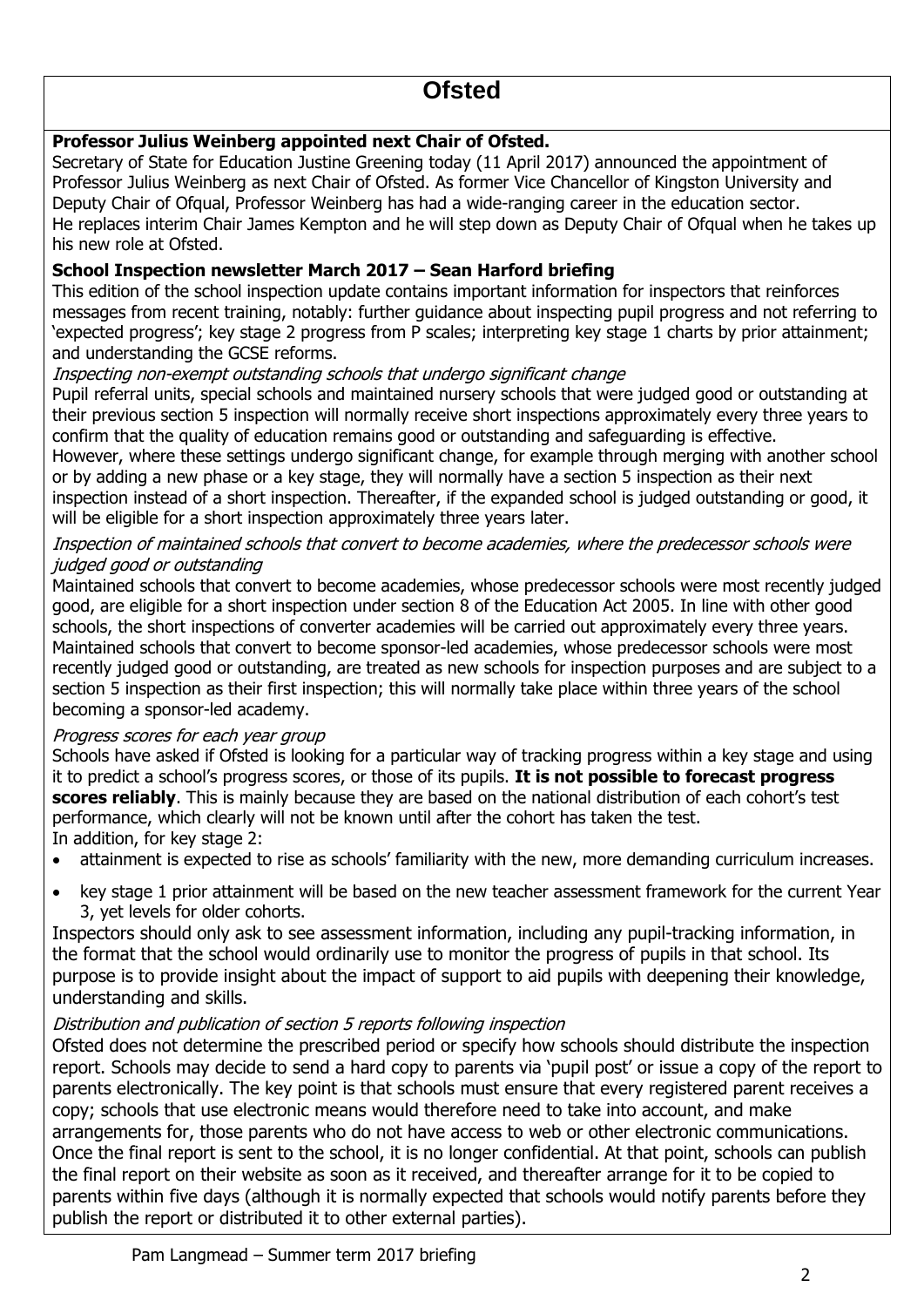# Children with medical needs

Section 100 of the Children and Families Act 2014 places a duty on schools to support pupils with medical conditions. As part of making arrangements for supporting pupils with medical conditions, schools must have a Supporting pupils with medical conditions policy and must have regard to guidance issued by the Secretary of State. This guidance is published at: [www.gov.uk/government/publications/supporting-pupils-at-school](http://www.gov.uk/government/publications/supporting-pupils-at-school-with-medical-conditions--3)[with-medical-conditions--3.](http://www.gov.uk/government/publications/supporting-pupils-at-school-with-medical-conditions--3)

# **Likely focus in Ofsted inspections –information from Prue Rayner Senior HMI**

Prue Rayner attended the West EPHA meeting in March, and gave an interesting insight into the current focus of Ofsted inspections. She included the following aspects:

# **The curriculum – inspectors will check whether:**

- the design, implementation and evaluation of the curriculum, ensuring breadth and balance and **its impact** on pupils' outcomes and their personal development, behaviour and welfare
- how well the school supports the formal curriculum with extra-curricular opportunities for pupils to extend their knowledge and understanding and to improve their skills in a range of artistic, creative and sporting activities.
- $\blacksquare$  how well the school prepares pupils positively for life in modern Britain . . .
	- Who evaluates the quality of your curriculum on what basis?
	- How do you ensure/know it is relevant for your pupils?

**Governance** – key issues that have been found in inspections

- **Pupil premium strategy knowledge of governors has generally not been strong enough**
- Checking safeguarding for example, governors have signed off the SCR without checking it for themselves
- Understanding of teaching and learning knowing the real strengths and weaknesses of teaching, how and why resources are allocated
- Quality of evaluation indicators of impact/links to development planning
- **Follow up challenge**
- Review their own impact

### **A significant focus - disadvantage**

Unknown children, destined for disadvantage

Schools, settings and childminders should:

- ensure that key information, including early assessments is shared promptly at points of transition so that the needs of the most disadvantaged children are known quickly
- review their use of the EY pupil premium to ensure that support is focused on improving the areas of development that will help a child catch up

Ofsted should:

 ensure that the impact of additional funding on children's health, learning and development is reported clearly and consistently, including the impact of funding for eligible Nursery and Reception children in schools.

The full presentation notes can be found on the EPHA website – West EPHA summary 01 03 17 https://essexprimaryheads.co.uk/meetings/termly-area/west/

### **Ofsted report into the reliability of short inspections – published March 2017**

'Do two inspectors inspecting the same school make consistent decisions?'

Following pilot inspections to test the design of the reliability methodology in the summer term

2015, a study was carried out by Ofsted during live short inspections in the academic year 2015/16. In total, 26 inspections were carried out, of primary schools of above average size from across Ofsted's regions using the reliability methodology. The inter-observer agreement between the independent inspectors was relatively strong. In 22 of the 24 completed inspections, inspectors agreed on their final decisions at the end of the short inspection. A full table of outcomes can be found on pages 24 to 26.

The full report can be found on the EPHA website at

<https://essexprimaryheads.co.uk/info-and-documents/ofsted/>

### **Early Years inspection update and myth-busting document**

On 3 March 2017, the Department for Education published a revised 'Statutory framework for the early years foundation stage'. The revised framework will take effect from 3 April 2017. The Early Years inspection handbook remains the one published in September 2015 The inspection update includes reference to:

- Providers that offer out of school hours care for children younger than those in Reception;
- Reference to safeguarding and welfare and the requirement to have regard to Keeping Children Safe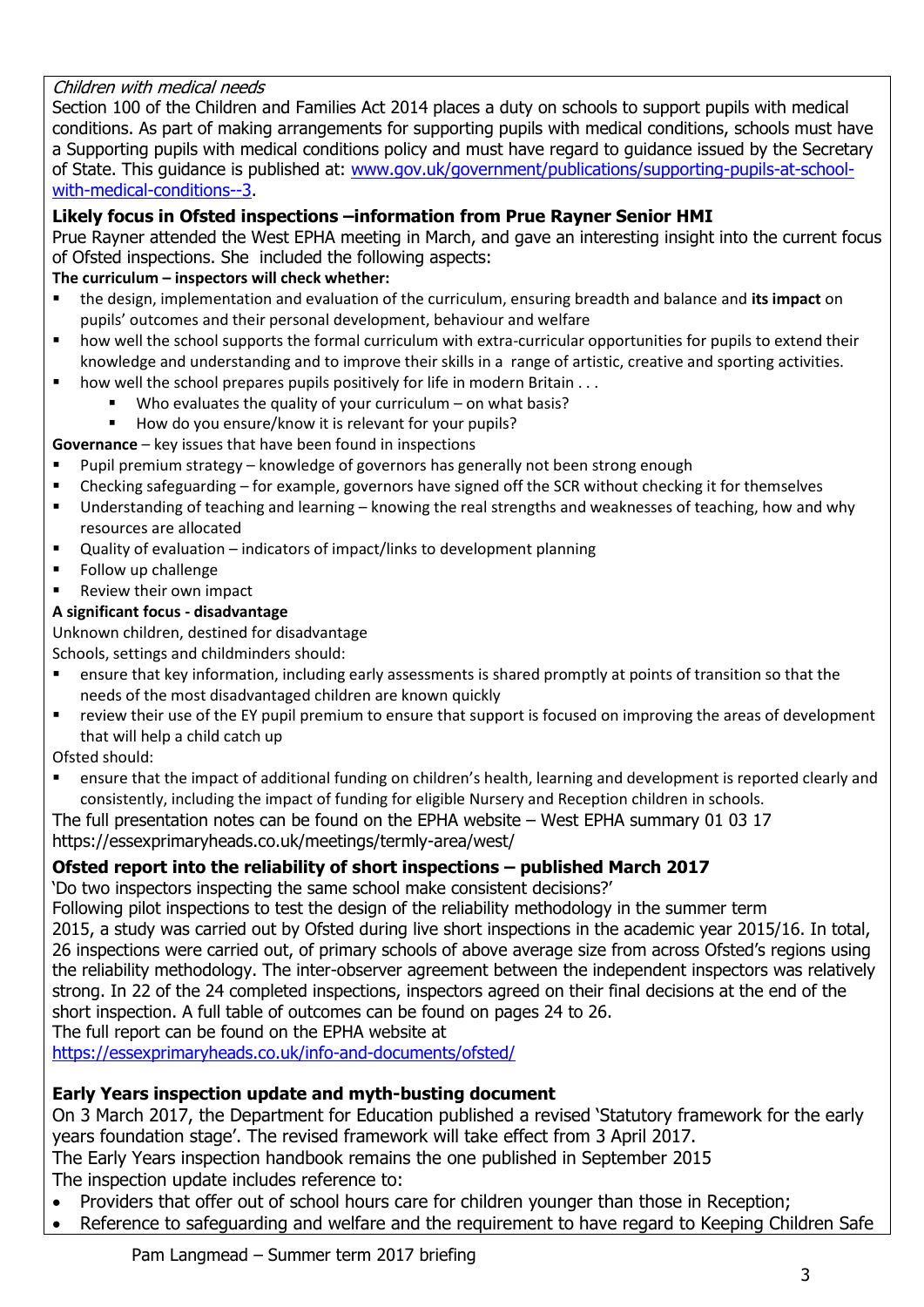in Education, including the Prevent duty.

- Literacy and numeracy qualifications for Early Years Educators
- Paediatric first aid (PFA) requirement: (see EYFS framework notes below)

https://www.gov.uk/government/publications/early-years-inspection-handbook-from-september-2015/earlyyears-inspections-myths

# **Ofsted launches new good and outstanding logos**

On 6 April 2017, Ofsted is launching a new logo specifically for use by early years, education and children's social care providers that have been rated good.

All providers judged by Ofsted to be good can now download and display an official['Good provider' logo. We have also redesigned our 'Outstanding provider' logo for use across all the areas we inspect. We created these new designs following feedback from some of the organisations we inspect, and after a review of our existing policy and guidance on the use of Ofsted's logo.

https://www.gov.uk/government/news/ofsted-launches-new-good-and-outstanding-logos

# **Relevant Documents and Guidance**

- School Inspection Newsletter March 2017 early years update<http://essexprimaryheads.co.uk/>
- Early Years Inspection handbook [https://www.gov.uk/government/publications/early-years-inspection](https://www.gov.uk/government/publications/early-years-inspection-handbook-from-september-2015)[handbook-from-september-2015](https://www.gov.uk/government/publications/early-years-inspection-handbook-from-september-2015)
- Early Years inspection myth-busting document [https://www.gov.uk/government/publications/early](https://www.gov.uk/government/publications/early-years-inspection-handbook-from-september-2015/early-years-inspections-myths)[years-inspection-handbook-from-september-2015/early-years-inspections-myths](https://www.gov.uk/government/publications/early-years-inspection-handbook-from-september-2015/early-years-inspections-myths)
- https://www.gov.uk/government/news/ofsted-launches-new-good-and-outstanding-logos
- The Common Inspection Framework education, skills and early years *August 2015*
- School Inspection Handbook, including evaluation descriptors *January 2016 – updated with myths document*
- School Inspection handbook section 8 *August 2015*
- Inspecting safeguarding in early years, education and skills settings *August 2015*

All guidance can be found on GOV.UK [https://www.gov.uk/government/collections/ofsted-inspections-of](https://www.gov.uk/government/collections/ofsted-inspections-of-maintained-schools)[maintained-schools](https://www.gov.uk/government/collections/ofsted-inspections-of-maintained-schools)

Information at<https://www.gov.uk/guidance/being-inspected-as-a-maintained-school-or-academy> Or on the EPHA website [www.essexprimaryheads.co.uk](http://www.essexprimaryheads.co.uk/)

- Make sure that you have a Supporting pupils with medical conditions policy in place
- Check that relevant staff have PFA certificates
- Download the new Ofsted logo for your school (if you are judged to be "good" or "outstanding")
- Check that the school and Governing Body is fully, legally compliant and is meeting statutory responsibilities. Ensure that there is a strong awareness of and emphasis on safeguarding procedures and the provision and outcomes of disadvantaged pupils.
- Check that your website is up to date and fully compliant –see checklist on the EPHA website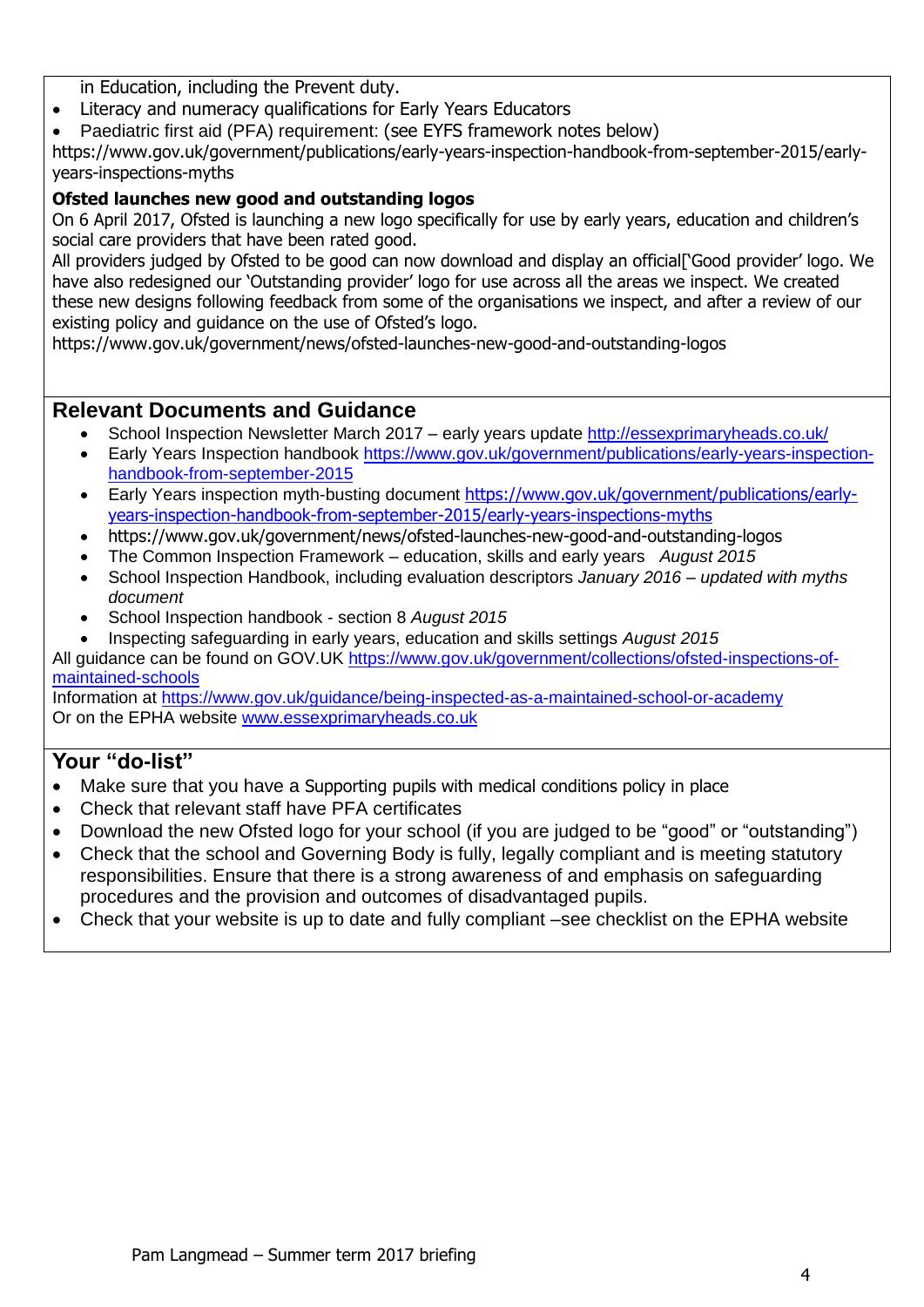# **Safeguarding and Attendance**

#### **School attendance - outcome of the Platt case**

Jon Platt, who was fined for taking his daughter on a holiday during term time, has lost his legal case against the penalty. The Supreme Court judge ruled that parents need to abide by expectations set by schools and LAs regarding absence from school. The DfE has welcomed the ruling.

Section 444(1) of the Education Act 1996 provides that if a child of compulsory school age 'fails to attend regularly' at the school where he is a registered pupil, his parent is guilty of an offence. The issue in this appeal is the meaning of 'regularly'. 'Regularly' has at least three possible meanings in this provision: it could mean (a) evenly spaced; (b) sufficiently often; or (c) in accordance with the rules.

Mr Platt sought permission from his daughter's headteacher to remove her from school during term time for a holiday. The headteacher refused the request but Mr Platt took his daughter on holiday as planned, causing her to miss seven school days in April 2015. Mr Platt was issued with a penalty notice on her return. He did not pay the fixed penalty and was prosecuted in the Isle of Wight Magistrates' Court. The magistrates ruled that Mr Platt had no case to answer. They held that his daughter had attended school 'regularly' because, even after the holiday, she had attended 90.3% of the time up to that point in the academic year.

The Council appealed on the issue of whether the magistrates had been entitled to take into account attendance at school outside the period of the absence. **The Supreme Court unanimously allowed the Council's appeal, declaring that the word 'regularly' means 'in accordance with the rules prescribed by the school'.**

The DfE will be sending out guidance in the near future to all schools and local authorities. Essex Legal Services representatives are attending a briefing in Westminster on this subject, and will then provide further updates on ESI. In the meantime, the current Essex Attendance Code of Conduct remains in force.

#### **Seven-minute Safeguarding Staff Meetings**

Following the success of the quiz devised by EPHA to check whether staff have read, understood and retained information about Keeping Children Safe in Education, I have produced a series of "Seven-minute Safeguarding Staff Meetings" on a range of topics. These are intended to be used to keep your staff informed and up to date about key safeguarding topics, and each "staff meeting" includes a Powerpoint presentation and an accompanying information handout. Topics so far include the Prevent Duty, Child Sexual Exploitation, Female Genital Mutilation, Whistleblowing, Physical Abuse and the role of the Designated Safeguarding Lead. I will keep adding to these so that you can offer a programme of training that can be tucked into a staff meeting, in just seven minutes! On the webpage you will also find an attendance register that you can download and use to keep a record of the training that your staff have done.

<https://essexprimaryheads.co.uk/info-and-documents/seven-minute-staff-meetings/>

### **Child protection records – revised ECC approach**

It has now been agreed that schools should pass the original child protection file to the new school. They should keep a copy until they have received an acknowledgement of receipt. Schools must receive and retain a receipt, confirming that the file has been received.

### **Child Protection policy – SET (Southend , Essex, Thurrock) model**

A new version –April 2017 - of the SET Child Protection Policy has been published, to reflect the new guidance around the management of child protection records.

### **Working Together to Safeguard Children – revised February 2017 to include new CSE definition**

The government has issued a standard definition of Child Sexual Exploitation. Although there have been definitions in the past, there was no one agreed definition, and many felt it did not reflect the growth of the internet. 'Working Together to Safeguarding Children' has already been revised to account for the new definition, (see page 93). I expect it will then appear in the next revision of 'Keeping Children Safe in Education'. You could choose to add the new definition into your school's Safeguarding and Child Protection policy.

**Child sexual exploitation DfE guidance** - Definition and a guide for practitioners, local leaders and decision makers working to protect children from child sexual exploitation February 2017 Includes the new statutory definition of CSE:

*Child sexual exploitation is a form of child sexual abuse. It occurs where an individual or group takes advantage of an imbalance of power to coerce, manipulate or deceive a child or young person under the age of 18 into sexual activity (a) in exchange for something the victim needs or wants, and/or (b) for the financial advantage or increased status of the perpetrator or facilitator. The victim may have been sexually exploited even if the sexual activity appears consensual. Child sexual exploitation does not always involve physical*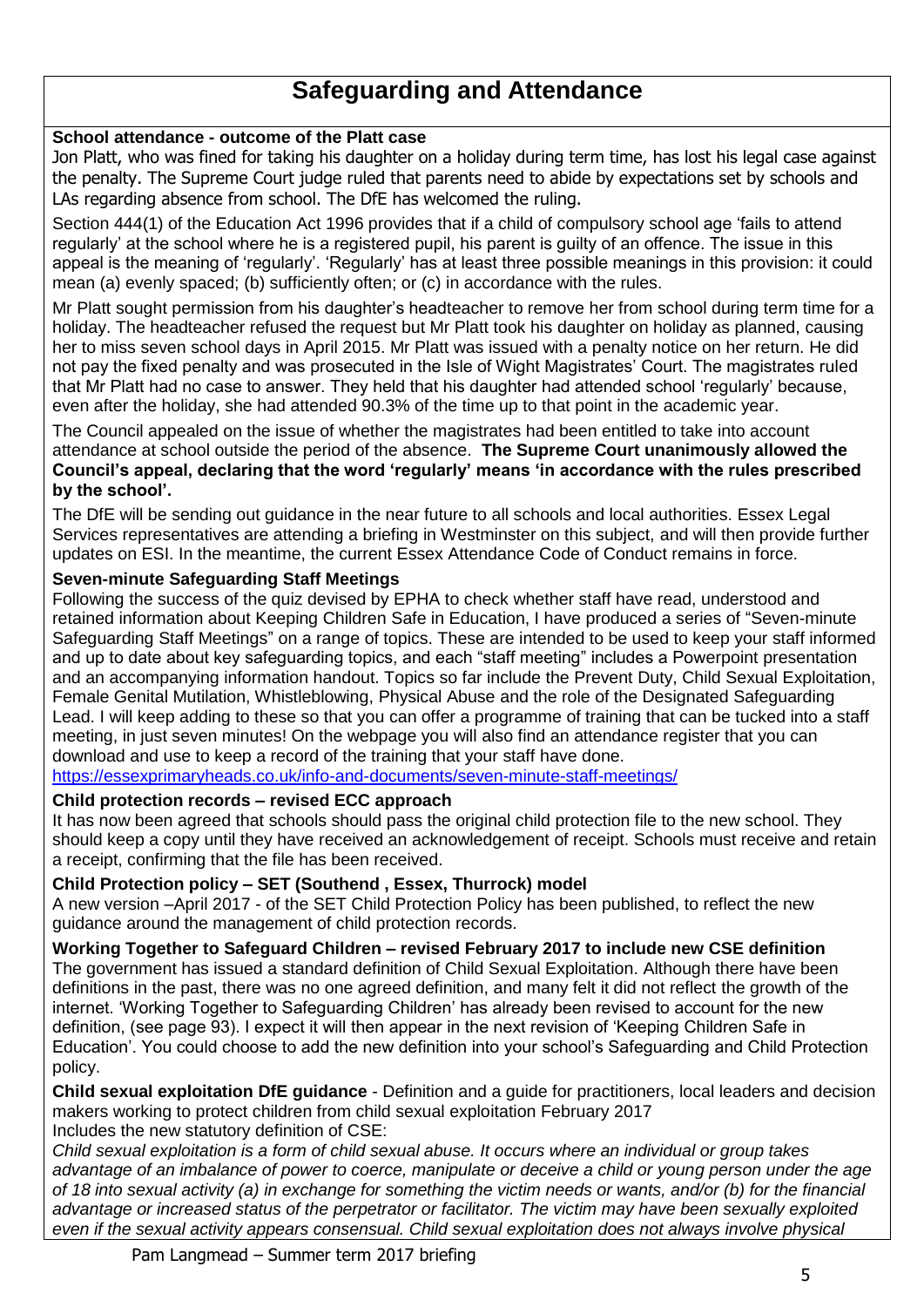*contact; it can also occur through the use of technology.*

The ESCB **CSE Missing Arrangements** document has been reviewed and updated.

This paper is intended as guidance and reference for Chairs, agencies and practitioners to ensure that there is clarity and consistency around Essex arrangements. This document sets out the terms of reference for the MACE groups and associated groups / multi-agency arrangements for tackling CSE in Essex.

The **ESCB Effective Support for Children and Families in Essex** has been refreshed to reflect current practice. The key updates to the document are:

- Greater emphasis on Level 2 / Level 3 (non-Family Solutions) support for children and families and use of Team Around the Family (TAF) approach.
- Introduction of Early Help Plans concept at Level 2/3
- Clarification of consultation and recording of consultations by Family Operations Hub
- Changes to Early Help and Advice Hub and IRT terms to reflect Family Operations Hub
- Changes to 'What happens to a social care referral' section to reflect current processes in Family Operations Hub
- Additions to Examples of Levels of need to capture missing, CSE, gang activity, FGM, FM, HBA, PREVENT (and, you'll be pleased to hear, an updated glossary!).

# **NAHT pupils' mental health survey**

As part of Children's Mental Health Week 2017, Place2Be and the NAHT conducted a survey of 1,115 school leaders from across England and Wales. The findings provide a picture of the challenges faced by schools when supporting pupils' mental health.

# **Safeguarding forums for schools – summer term**

North East meeting  $-12<sup>th</sup>$  July 2017, 1.30 – 4.30pm at the Wilson Marriage Centre, CO1 2LR Alternative dates and booking form at

<https://schools-secure.essex.gov.uk/pupils/Safeguarding/Pages/Safeguarding.aspx>

# **Relevant Documents and Guidance**

- Supreme Court ruling on the Platt case <https://www.supremecourt.uk/cases/uksc-2016-0155.html>
- Child Protection Policy April 2017
- EPHA Seven-minute safeguarding staff meetings [https://essexprimaryheads.co.uk/info-and](https://essexprimaryheads.co.uk/info-and-documents/seven-minute-staff-meetings)[documents/seven-minute-staff-meetings](https://essexprimaryheads.co.uk/info-and-documents/seven-minute-staff-meetings)
- Information Records Management Toolkit for Schools
- Child Sexual Exploitation DfE guidance February 2017
- ESCB CSE Missing Arrangements
- Working Together to Safeguard Children February 2017
- $\cdot$  Keeping Children Safe in Education DfE July 2015
- ESCB Effective Support for Children and Families in Essex
- Section 11 audit tool<http://www.escb.co.uk/SafeguardingAudit/SchoolsandCollegesAudit.aspx>
- Children's Safeguarding Service (Education) 01245 436744
- NAHT Mental Health Survey

# **Your "do-list"**

- Approve the latest Child Protection Policy
- Use the EPHA "Seven-minute safeguarding staff meetings" to keep your staff up to date with current issues

<https://essexprimaryheads.co.uk/info-and-documents/seven-minute-staff-meetings/>

- Attend one of the safeguarding network group meetings in the summer term
- Make sure that you are using the most up to date version of Working Together to Safeguard Children
- Download the new version of Effective Support for Children and Families in Essex
- Ensure that you are signed up to Andrew Hall's brilliant weekly safeguarding briefing <http://www.safeguardinginschools.co.uk/>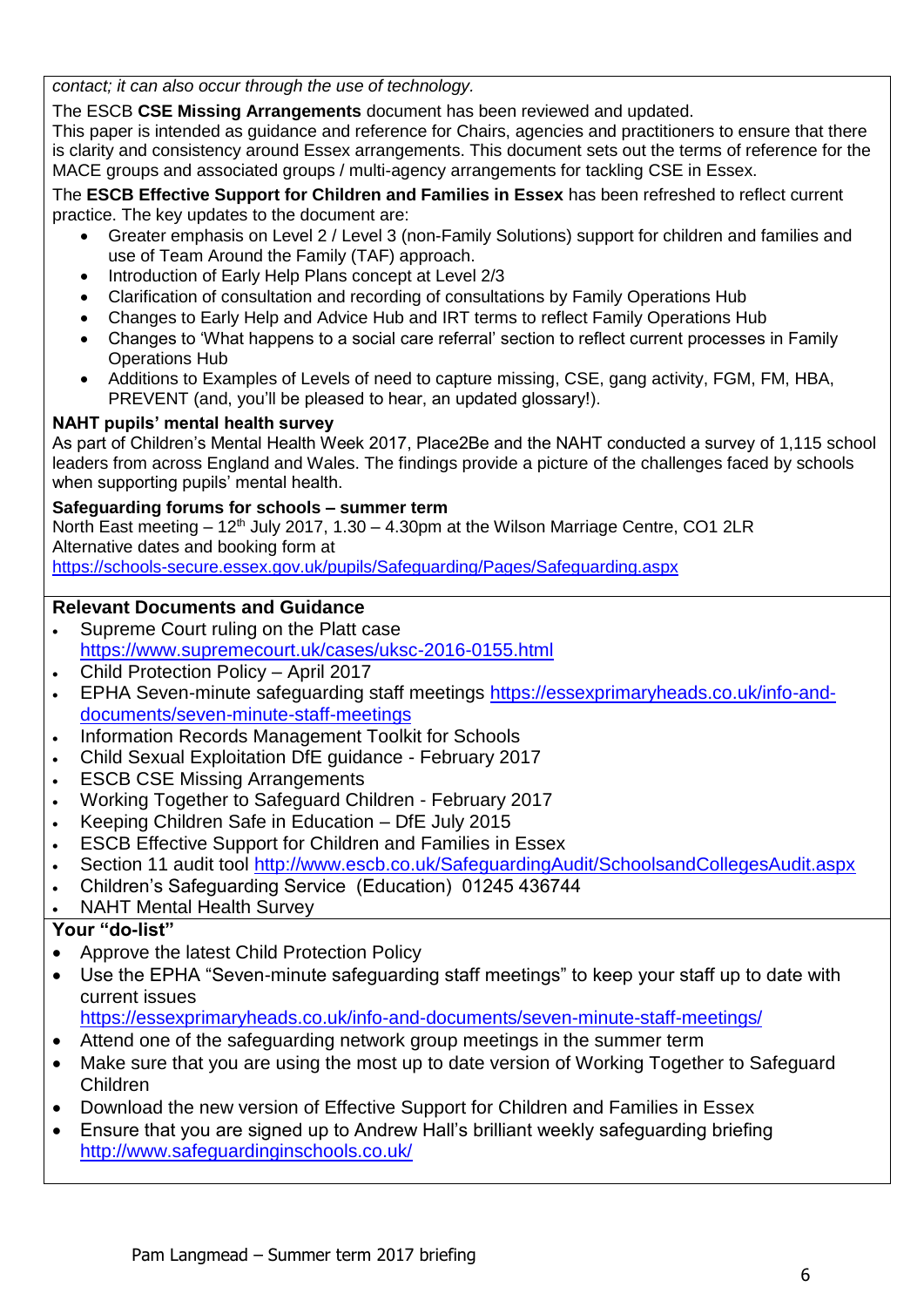# **Direction of the DfE**

#### **Key information General Election**

# Announced for Thursday  $8<sup>th</sup>$  June – another holiday for many pupils, and "all change" for the rest of us?!

#### **Education White Paper**

Due to be published early in the summer term but now delayed by the general election– still focused on grammar schools!

#### **Analysing family circumstances and education –consultation**

The DfE is seeking views on our preliminary investigation of the relationship between household income and education for pupils in schools in England. The statistical paper describes a provisional methodology used to calculate equivalised household income bands. Government has done this by matching administrative income data from other government departments to anonymised pupil records.

It includes analysis on:

- educational outcomes at key stage 2 (age 11) and key stage 4 (age 16)
- characteristics of schools attended
- family characteristics and size
- effect of housing costs
- geographical distribution of households

The paper also outlines an approach to looking at ordinary working families. An explanation of equivalisation is set out in Annex A. The consultation runs from 12 April – 30 June 2017.

#### **Primary assessment in England - consultation**

This consultation seeks views on the future of primary assessment and the implications for accountability. The DfE has introduced a number of changes to primary education in recent years to raise standards so that every child, whatever their background, is prepared to go on to succeed at secondary school. Recognising the scale of the changes that the DfE has asked primary schools to deal with, this consultation represents a significant step towards establishing a "settled, stable primary assessment system that is trusted by teachers and parents". The consultation runs from 30 March – 22 June 2017.

#### **Exclusions guidance -consultation**

The DfE is consulting on new exclusion guidance for September 2017 – the consultation can be found at <https://consult.education.gov.uk/school-absence-and-exclusions-team/statutory-exclusion-guidance/>

This [consultation document](http://essexprimaryheads.co.uk/files/exclusion-guidance-2017-consultation-document.pdf) seeks feedback on whether the clarifications proposed for the exclusion guidance 2017 are sufficient and clear to understand. The DfE is suggesting revisions to the exclusion guidance to correct factual inaccuracies and to clarify areas that it is aware, through correspondence or practitioner feedback, are causing confusion in the system.

Provided for consideration alongside this document is the [statutory exclusion guidance 2017](http://essexprimaryheads.co.uk/files/draft-statutory-guidance-2017-exclusions-consultation.pdf) including the new annexes:

•The new non-statutory Annex B of the guidance: exclusion guide for head teachers.

•The new non-statutory Annex C of the guidance: information on exclusion for parents.

The DfE wants to hear your views on how helpful the clarifications to the statutory guidance are and how useful the new statutory annexes will be. The consultation runs from 14 March – 25 April 2017.

### **Creating a Culture : 'How School Leaders can optimise behaviour'**

Report by Tom Bennett – March 2017

Tom Bennett (Behaviour Tsar) was directed in 2015 by Nicky Morgan to review and advise the DfE on ways to improve core provision for training teachers in the initial phases of their careers. The report concludes that there are substantive opportunities to improve new teachers in both the the content, pedagogy and how they direct behaviour in their classrooms.

Poor behaviour can describe many things. It can describe behaviour that is distracting to oneself, to others, or to the teacher. It can range from actions that insult, to ones that endanger safety. The report considers any behaviour that detracts from the academic and social success of the school community, along with behavior that diminishes the dignity of staff or students (for example harassment or name-calling).

The document is 76 pages long and whilst I am sure many will enjoy reading the detail, essentially there are practical messages and examples of how some schools are improving behaviour in different settings. The main premise of the report is the following;

- Key task for any school leader is creating a culture that says '*this is the way we do it around here'*
- Key features of successful schools are attention to detail, staff engagement, consistent practices,
- visible leaders, detailed expectations, clarity of culture, high staff support and all students matter.
- Design a school culture you want to see, build that culture with clarity and maintain that culture so staff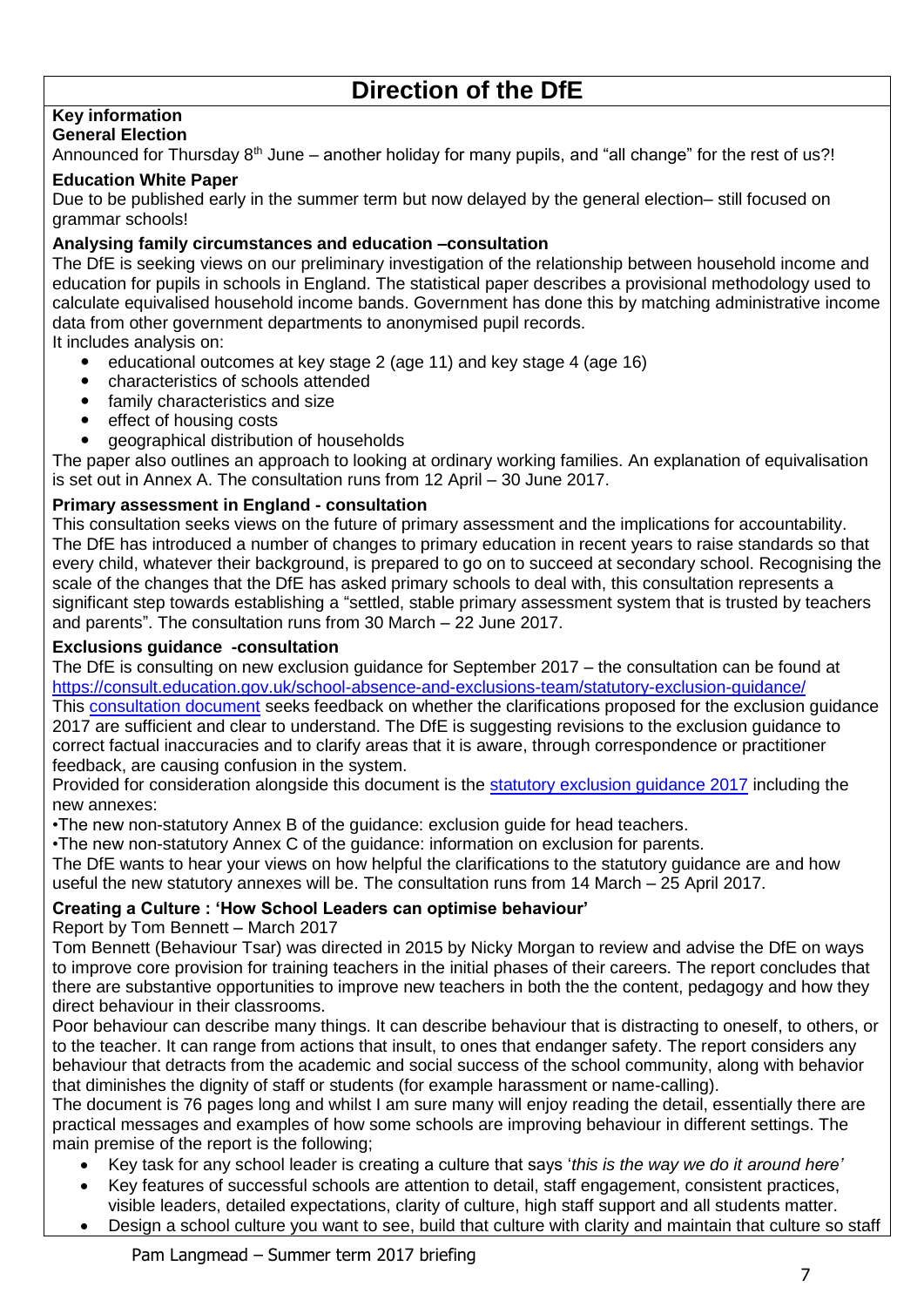receive good training and support.

The report highlights key features of schools that are successful as follows;

- Committed Headteachers
- Strong management teams with a balance of aptitudes
- A clear and detailed sense of purpose and strategy
- A robust, firm communication of that purpose and strategy
- Consistency between all staff and students about cultural and academic norms
- Close attention to detail
- Well-advertised, repeatedly demonstrated routines
- A commitment to staff development
- High visible leadership
- Behaviour policies that are a continual focus
- A commitment to every student's well-being and success
- A focus on senior staff supporting the most challenging students appropriately

The report notes that there needs to be a review of ITT looking at opportunities for new teachers to develop more practical solutions to behaviour issues.

Finally, the report highlights that there are excellent schools and school leaders promoting exemplary habits and strategies. The key is to learn from them so that success is replicated more widely.

### **SATs test dates from 2017**

*2016 to 2017 academic year*

| Week commencing 8 May 2017                                                                                                                        | Key stage 2 tests week.                                  |
|---------------------------------------------------------------------------------------------------------------------------------------------------|----------------------------------------------------------|
| Week commencing 12 June 2017                                                                                                                      | Phonics screening check week.                            |
| 2017 to 2018 academic year                                                                                                                        |                                                          |
| Week commencing 14 May 2018<br>Weeks commencing 4 June and 11 June 2018 Key stage 2 science sampling test period.<br>Week commencing 11 June 2018 | Key stage 2 tests week.<br>Phonics screening check week. |
| 2018 to 2019 academic year                                                                                                                        |                                                          |

| Week commencing 13 May 2019  | Key stage 2 tests week.       |
|------------------------------|-------------------------------|
| Week commencing 10 June 2019 | Phonics screening check week. |

### **Sugar tax – more funding for PE and Sports**

Schools are to get £415 million from the soft drinks industry levy to help pupils benefit from healthier, more [active lifestyles,](https://www.tes.com/news/tes-magazine/tes-magazine/how-cut-obesity-down-size-schools) Justine Greening has announced. The education secretary said that primary, secondary and sixth form colleges will be able to use the money – dubbed the Healthy Pupils Capital Programme – to pay for sports facilities, after school activities and healthy eating.

The new funding will be available in 2018 to 2019. All state-funded primary, secondary and sixth-form schools in England will be eligible to receive funding through one of two mechanisms, as follows:

- all local authority community, foundation and voluntary-controlled schools will receive an allocation to their responsible body through a central formula which will account for pupil numbers. Voluntary-aided schools will also be funded in this instance as part of the local authority allocation. Also eligible will be MATs that currently qualify for a direct school condition capital allocation. Responsible bodies will then make spending decisions based on local context
- smaller MATs, single-academy trusts and sixth-form centres will be eligible to bid for funding through a new healthy pupils capital fund.

Information on the allocation formula, spending guidance and bidding criteria will follow in the summer term.

### **Relevant Documents and Guidance**

- Analysing family circumstances and education –consultation [https://consult.education.gov.uk/school-leadership-analysis-unit/analysing-family-circumstances](https://consult.education.gov.uk/school-leadership-analysis-unit/analysing-family-circumstances-and-education-1/)[and-education-1/](https://consult.education.gov.uk/school-leadership-analysis-unit/analysing-family-circumstances-and-education-1/) Consultation document
- Primary assessment in England consultation <https://consult.education.gov.uk/assessment-policy-and-development/primary-assessment/>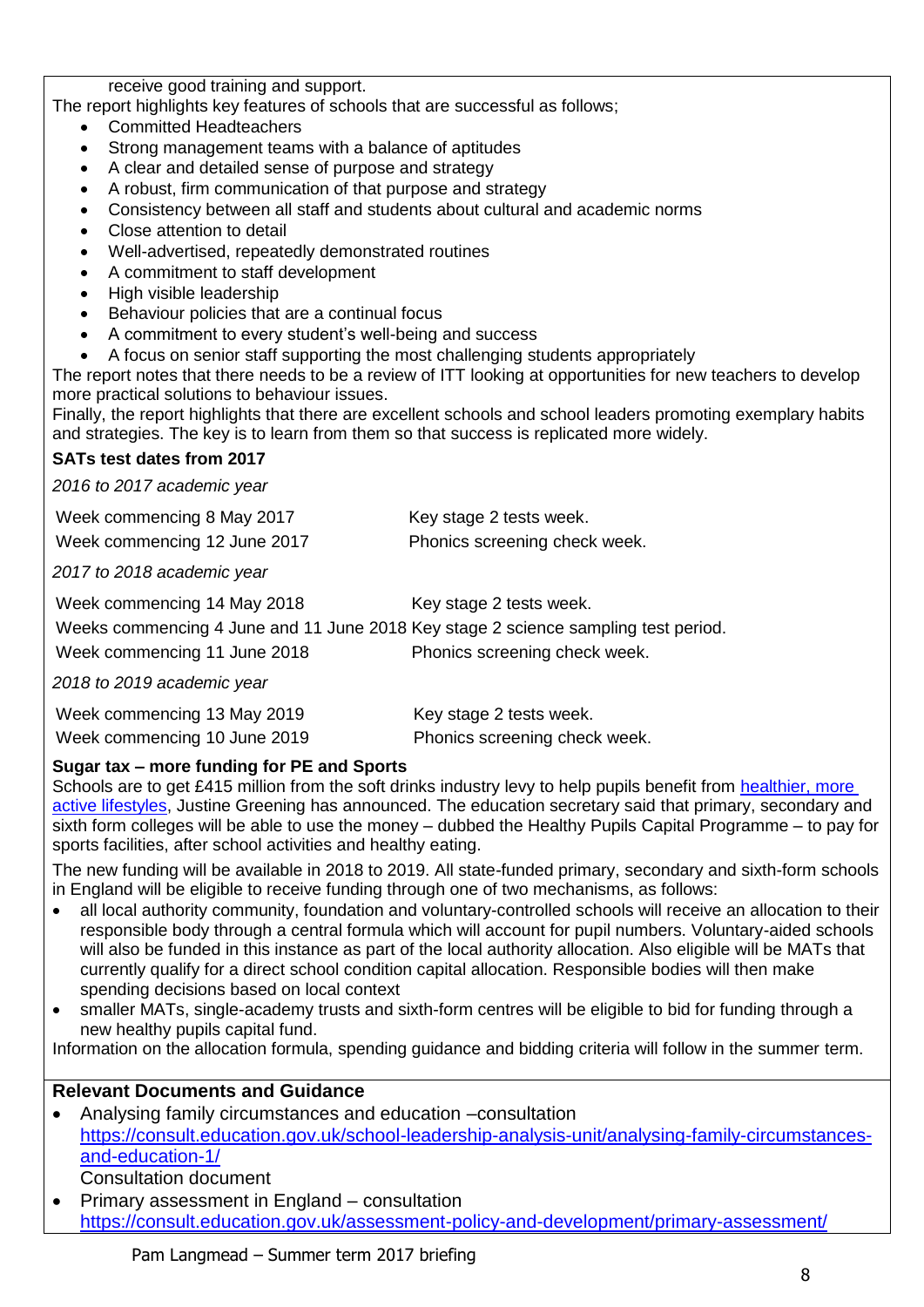Primary assessment consultation document

- Exclusions consultation Statutory exclusions guidance 2017 [https://consult.education.gov.uk/school-absence-and-exclusions-team/statutory-exclusion](https://consult.education.gov.uk/school-absence-and-exclusions-team/statutory-exclusion-guidance/)[guidance/](https://consult.education.gov.uk/school-absence-and-exclusions-team/statutory-exclusion-guidance/)
- DfE consultation hub<https://consult.education.gov.uk/>
- Behaviour in Schools Tom Bennett report and summary <https://essexprimaryheads.co.uk/info-and-documents/dfe/>

 New funding to boost schools facilities and healthy lifestyles <https://www.gov.uk/government/news/new-funding-to-boost-schools-facilities-and-healthy-lifestyles>

- Spend most of the term taking part in consultations for the DfE! Including:
- Analysing family circumstances and education
- Primary assessment in England
- Exclusions guidance
- Download the Tom Bennett report on behaviour in schools
- Wait for more information on the "sugar tax" funding and, in the meantime, ensure that you have published information about the PE/Sports premium on your website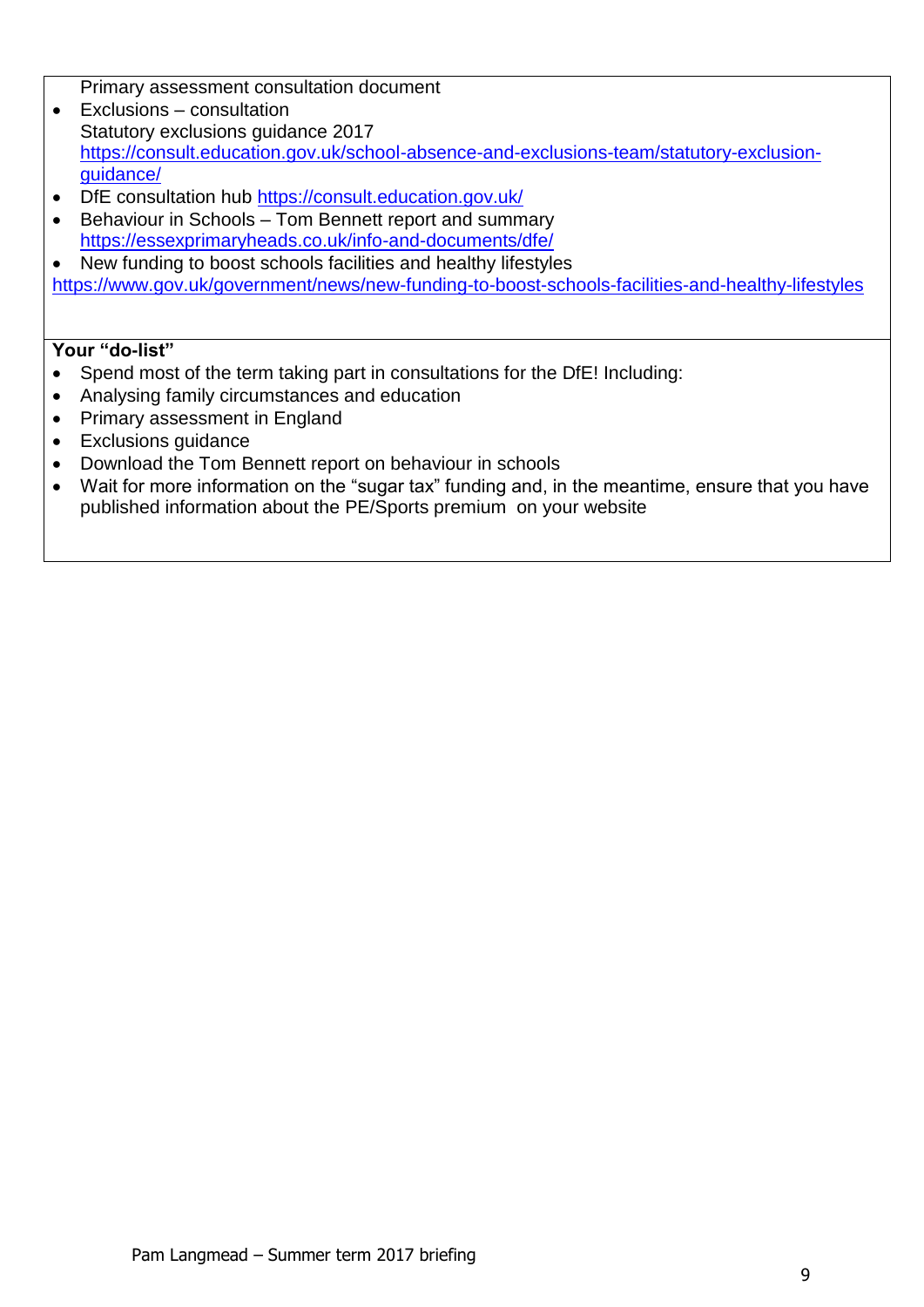### **Key information**

#### **Key Stage 2 assessment and reporting arrangements 2017**

Updated 21 March 2017 Clarification to section 4.1: Square grids are provided to support pupils to answer particular questions, in each of the mathematics papers.

#### **School behaviour and attendance – parental responsibility measures** January 2017

Local authorities and all schools have legal powers to use parenting contracts, parenting orders and penalty notices to address poor attendance and behaviour in school. In addition to using these powers, local authorities and schools can develop other practices to improve attendance. This guidance was first produced in 2015, reviewed in January 2017.

# **RAISEonline – becomes ASP (Analyse School Performance)**

The Department for Education (DfE) is launching a new service, ASP – Analyse School Performance -

The current RAISEonline service will be available until Monday 31 July 2017. This will allow users to familiarise themselves with the new service and provide feedback before the current one is taken offline. During this period of dual running we will continue to develop the new service and plan to release an updated version in July 2017. During this time, we will also seek your feedback through formal testing and user surveys which are built into the new service.

Inspectors will continue to use the data available in the existing summary report and inspection dashboard to prepare for inspections, until 2017 datasets are released in the autumn term.

*How to access the replacement service and help* 

The new service will be available through 'Secure Access', DfE's single sign on for a growing range of services. Each school, local authority, multi academy trust and diocese has someone already designated as the Secure Access Approver.

All schools should already have an 'Approver' already for the DfE Secure Access website (schools can each have up to 2 approvers). It is usually the person who has access to Key to Success, S2S or COLLECT. Approvers are able to add or edit End User Accounts (up to a limit of seven accounts for Schools and Academies).

If any schools say that they don't have an approver they can request one through this form: <http://www.education.gov.uk/researchandstatistics/datatdatam/secureaccess/service-request-form> There is guidance on setting up approver accounts and end user accounts here:

<https://www.gov.uk/government/publications/secure-access-approver-role-guide>

### **House prices and schools** – DfE research report March 2017

Analysis of school performance and house price data to determine if houses close to the best performing schools cost more. You will be amazed at the conclusion (not!).

*House prices near the best schools are higher than in the surrounding areas for both primary and secondary schools. The value of houses near the poorest-performing schools are also lower than in the surrounding areas.* 

### **Induction for NQTs** December 2016

This is statutory guidance from the Department for Education. This means that those involved in managing statutory induction arrangements must have regard to it when carrying out their relevant duties. The guidance covers those settings which are both required to or choose to offer induction to their newly qualified teachers

#### **Relevant Documents and Guidance**

Key Stage 2 assessment and reporting arrangements 2017 [https://www.gov.uk/government/publications/2017-key-stage-2-assessment-and-reporting-arrangements](https://www.gov.uk/government/publications/2017-key-stage-2-assessment-and-reporting-arrangements-ara#history)[ara#history](https://www.gov.uk/government/publications/2017-key-stage-2-assessment-and-reporting-arrangements-ara#history)

- School behaviour and attendance parental responsibility measures <https://www.gov.uk/government/collections/statutory-guidance-schools>
- RAISEonline <https://www.raiseonline.org/News.aspx?NewsID=640>
- House prices and schools
- Induction for NQTs

- Download latest DfE guidance as listed above.
- Access the new RAISEonline service –ASP via the DfE Secure Access sign-on route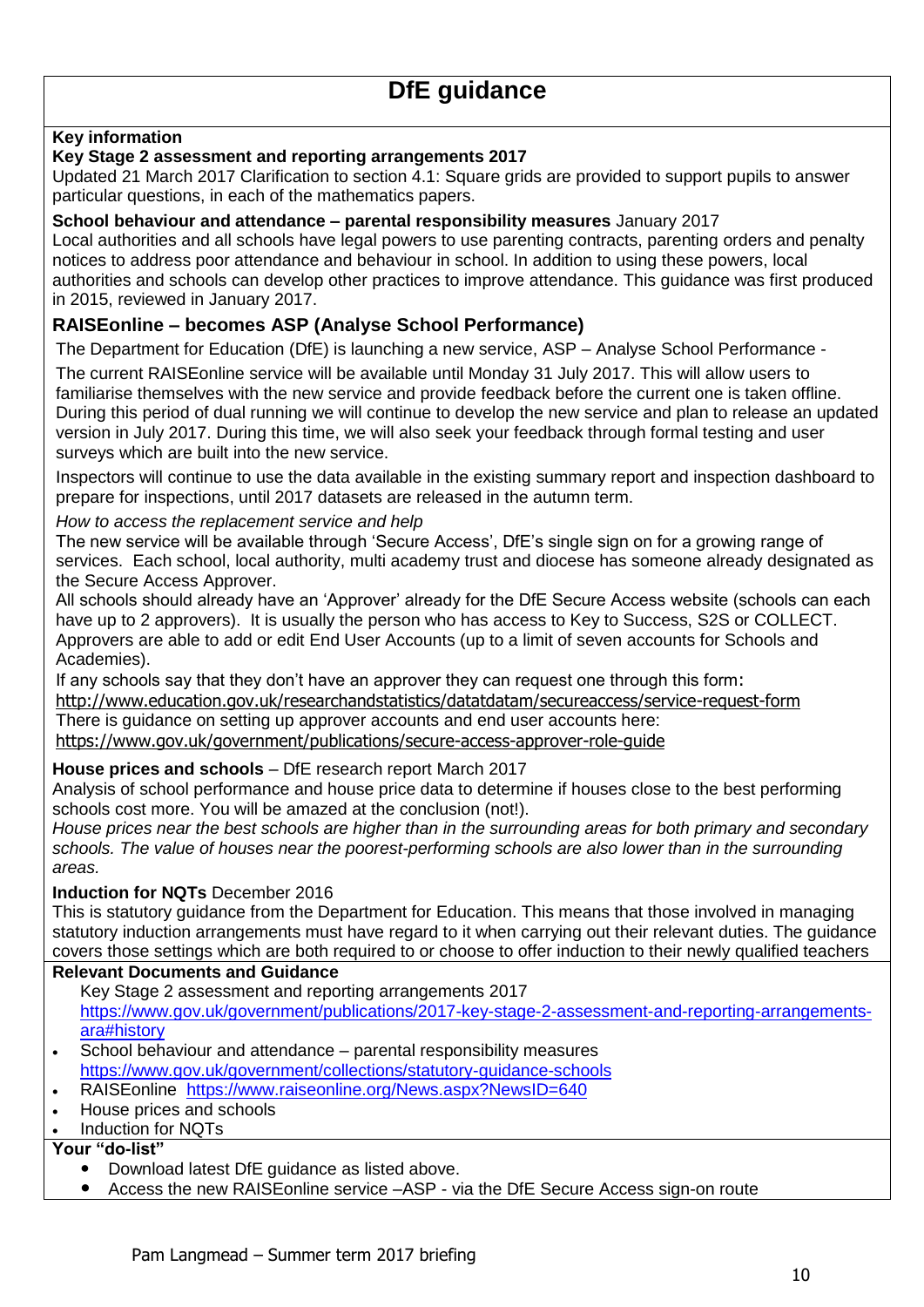# **EYFS Framework 2017**

# **Key information**

The 2017 Early Years Foundation Stage (EYFS) Framework came into force on 3 April 2017, replacing the previous version published in 2014.

#### **Summary of changes**

### *Use of 'must' and 'should'*

Page 3 of the 2017 framework includes an explanation of how 'must' and 'should' are used in the document. It says requirements:

… are indicated by the use of the word 'must'. Additionally, early years providers must 'have regard' to other provisions in these sections. These provisions are indicated by the use of the word 'should'.

The framework explains that 'having regard' means early years providers must take them "into account when providing early years provision and should not depart from them unless there is good reason for doing so".

#### *Child protection*

The 2017 EYFS framework refers to the latest legislation and guidance with regards to child protection, including [Working Together to Safeguard Children](https://schoolleaders.thekeysupport.com/pupils-and-parents/safeguarding/managing-safeguarding/2018working-together-to-safeguard-children2019-a-summary/?marker=content-body) and the [The Prevent duty](https://schoolleaders.thekeysupport.com/pupils-and-parents/safeguarding/child-protection/the-prevent-strategy-action-in-schools/?marker=content-body) guidance.

Page 17 advises that practioners may also find it helpful to refer to the DfE's guidance entitled: 'What to do if you are worried a child is being abused: advice for practioners'.

The 2017 framework includes a requirement that an additional criminal records check should be completed for anyone who has lived or worked abroad.

#### *Paediatric first aid training*

The 2017 framework contains new requirements related to paediatric first aid qualifications. Page 22 explains: Paediatric first aid training must be renewed every three years

At least one person who has a current paediatric first aid certificate must be on the premises and available at all times when children are present, and must accompany children on outings

Paediatric first aid training must be renewed every three years and be relevant for workers caring for young children and, where relevant, babies

Providers should take into account the number of children, staff and layout of premises to ensure that a paediatric first aider is able to respond to emergencies quickly

All newly qualified entrants to the early years workforce who have completed a level 2 and/or level 3 qualification on or after 30 June 2016 must also have either a full paediatric first aid or an emergency paediatric first aid certificate within three months of starting work in order to be included in staffing ratios at level 2 or level 3

Providers should display (or make available to parents) staff paediatric first aid certificates or a list of staff who have a current paediatric first aid certificate

Footnote 30 contains details on sources of paediatric first aid training.

Annex A of the framework, on page 36, sets out the criteria for full and emergency PFA training. It says that: Emergency PFA courses should last for a minimum of six hours

Full PFA courses should last for a minimum of 12 hours

Certificates should be renewed every three years

*Public liability insurance*

Page 30 clarifies that providers are required to hold appropriate insurance, such as public liability insurance, that covers all premises from which they provide childcare.

#### **Relevant Documents and Guidance**

Early Years Foundation Stage (EYFS) Framework 2017

<https://www.gov.uk/government/publications/early-years-foundation-stage-framework--2>

- Ensure that your staff are aware of the new EYFS framework
- Check that at least one person who has a current paediatric first aid certificate is on the premises and available at all times when children are present, including when accompanying children on outings
- Consider refreshing your Prevent training with staff, including those in the Early Years.
- Check that you have appropriate public liability insurance for EYFS and all childcare settings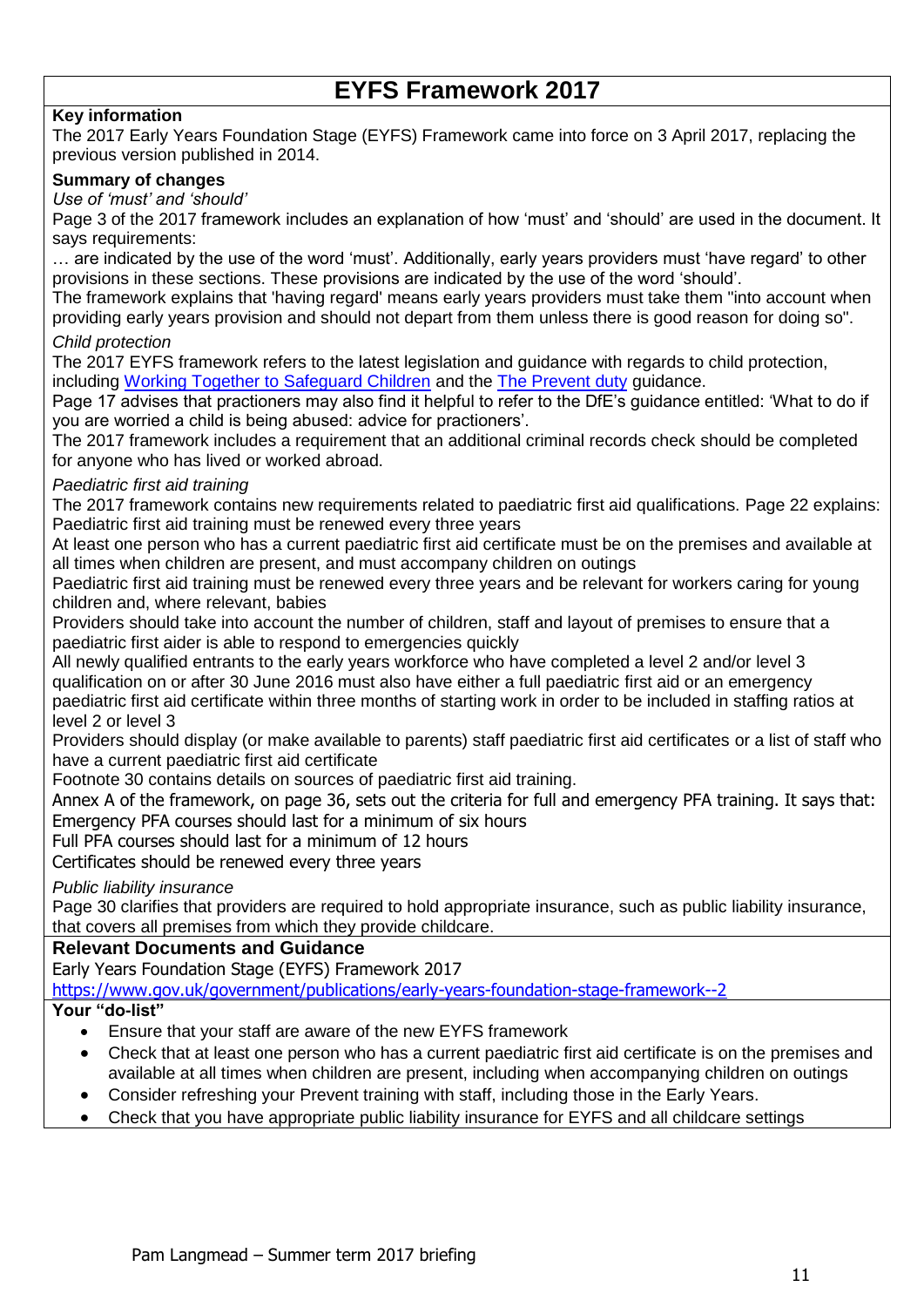# **Updating policies and HR information**

# **Key information**

### **DfE Statutory policy list is still September 2014**

**Child Protection Policy –** a new CP policy has been produced, updating information about CP record keeping and the Family Operations Hub referral processes.

#### **The following HR policies have been updated**

- **Recruitment Procedure** (February 2017)
- **Equality and Diversity in Employment** (February 2017)
- **Pre-employment checks** (February 2017)
- **Capability (all staff)** (April 2017

#### **HR policies - consultation with trade unions**

You will note that HR policies will now include the following statement:

This is a model policy/procedure which reflects legislation, any relevant statutory and non-statutory guidance and best practice. The responsibility for setting policy and procedure resides with the Governing Board/Trust and as such the relevant body must be satisfied that the content of the policy/procedure suits their requirements and must consult their staff/local trade union representatives prior to its formal adoption. In this context, Education HR does not negotiate and agree its model policies with the Trade Unions/Professional Associations, although they are consulted and their feedback is considered in the development of the documents.

#### **Gender Pay Gap reporting**

As mentioned in the last briefing, work continues on preparing for this new requirement. It has been clarified that all schools are to be regarded as separate employers for the purposes of reporting, however the requirements only apply to those employing 250 or more staff. HR will provide further details in due course but in the meantime schools with 250+ staff who use non-Essex Payroll providers may wish to have discussions about how they might assist in providing the relevant data. More information: [http://www.legislation.gov.uk/ukdsi/2017/9780111152010.](http://www.legislation.gov.uk/ukdsi/2017/9780111152010)

#### **Right to work in the UK**

In recent weeks, there have been a couple of cases in Essex schools where it has become apparent that employees' right to work in the UK has expired (e.g. a work permit has expired and a new permit has not been obtained) or documents provided by employees do not have the appropriate endorsement (e.g. a passport stamp showing indefinite leave to remain) to show permission to work in the UK.

This has led to serious consequences as these employees could not continue to be legally employed by the schools until these issues had been resolved and key staff had to be suspended pending them obtaining the correct documents or endorsements. In light of this, we felt it would be appropriate to remind schools of the importance of these checks and how to complete and record them.

A right to work check means obtaining and checking documents which show a person has permission to work in the UK. This check must be carried out before a person is employed. These checks have been in place for over 10 years and failure by employers to complete appropriate checks can lead to considerable fines (up to £20,000 for each illegal worker).In addition, an employer commits an offence if he employs an illegal worker and knows or has reasonable cause to believe that the person has no right to do the work in question. The maximum prison sentence on indictment for this offence has been increased from 2 to 5 years (although this is only likely to be applicable in exceptional cases).

The process for carrying out right to work checks is straightforward and comprises **three key steps:**

**1. Obtain** the person's original documents (a checklist is available for employers to use setting out acceptable documents [www.gov.uk/government/publications/right-to-work-checklist\)](http://www.gov.uk/government/publications/right-to-work-checklist);

**2. Check** them in the presence of the holder; and

**3.** Make and retain a clear **copy (unalterable electronic or paper are acceptable)**, and record, ideally on the copied document, the date and the initials/name of the person carrying out the check.

Under the statutory guidance "Keeping Children Safe in Education" Para 112, schools are required to record these checks on their Single Central Record. The right to work in the UK column must record the date of the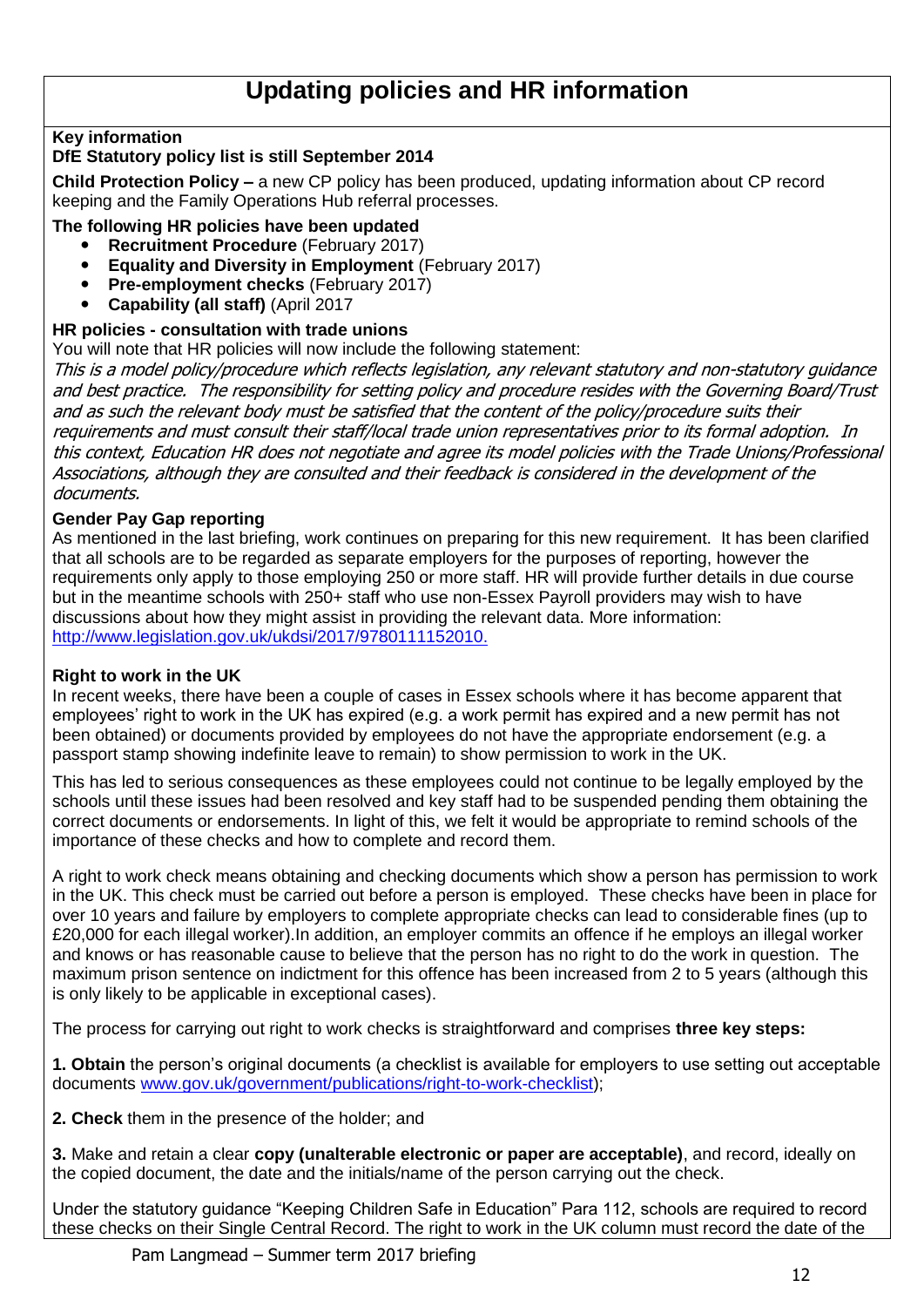check and ideally (not mandatory) the initials/name of the person who completed the check. This column should **not** say *"Not Applicable"* in respect of any employee.

If the document provided as part of this check shows a person has time-limited permission to work in the UK (e.g. a work permit with an expiry date) the employer must also diarise and carry out appropriate follow up checks. If a follow up check or retrospective check of personal files shows that appropriate documents are not available or have expired, schools should immediately contact HR for further advice.

Further information is also available from section 7 of the [Pre-Employment checks procedure.](http://www.eesforschools.org/HR/pre-employment-checks)

**National Minimum Wage (NMW)** – increases from 1 April as follows. Age 21-24 – £7.05; Age 16-20 – £5.60: Age 16-17 – £4.05; Apprentices – £3.50. **The National Living Wage (NLW)** for Age 25 and over is £7.50. Schools must ensure NMW/NLW levels are adhered to for any non-LG staff (LG rates are compliant).

#### **Caretaker Rents**

There has been a slight increase applied to the ECC caretaker rent charges with effect from 1 April 2017 as follows:

- Without a garage  $=$  £93.55
- $\bullet$  With a garage = £105.85

Foundation and Aided schools and Academies may follow the ECC rates or set their own.

### **Relevant Documents and Guidance**

- DfE Statutory policy list September 2014
- HR list of policies for schools, academies and free schools available on the secure log in of EES [http://www.eesforschools.org](http://www.eesforschools.org/)
- DfE website requirements [https://www.gov.uk/guidance/what-maintained-schools-must-publish](https://www.gov.uk/guidance/what-maintained-schools-must-publish-online)[online](https://www.gov.uk/guidance/what-maintained-schools-must-publish-online) Last updates were made in November 2016
- EPHA website requirements checklists [https://essexprimaryheads.co.uk/info-and](https://essexprimaryheads.co.uk/info-and-documents/model-policies/)[documents/model-policies/](https://essexprimaryheads.co.uk/info-and-documents/model-policies/)

#### **Your "do-list"**

Approve the new Child Protection Policy (April 2017) personalised with your own school's procedures

- Update your policies with the most up to date versions of the HR policies (if you buy in to Essex HR)
- Keep an eye out for information on how to report on the Gender Pay Gap (if your school is affected)
- Update your website in line with most recent guidance, using the checklists provided by EPHA (November 2016).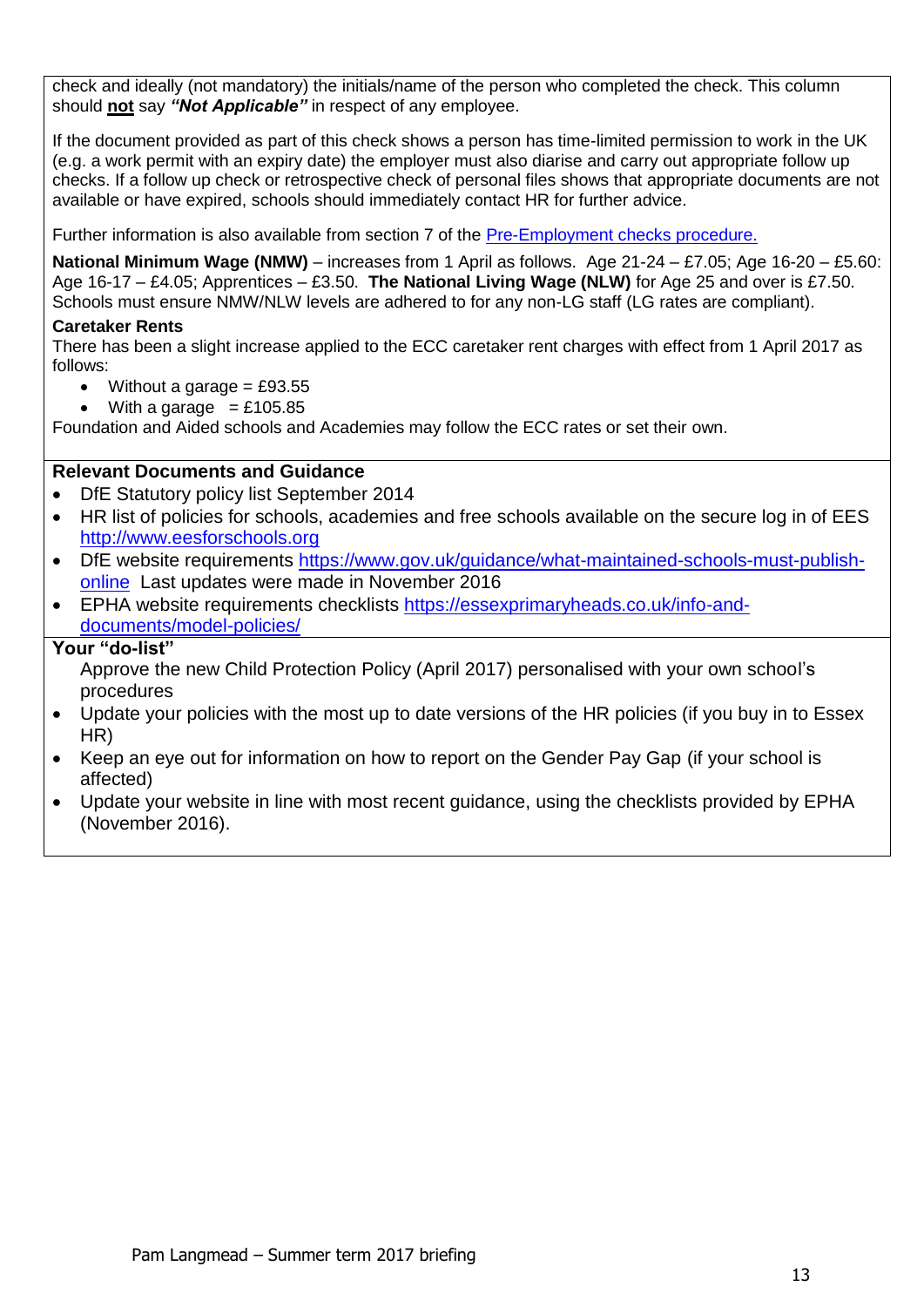# **Academies Update**

# **Key information**

### **Regional Schools Commissioner**

Tim Coulson has resigned as the Regional School Commissioner for the East of England and North East London, with effect from September. He is stepping down from the role to head up a multi-academy trust – leaving just three originals RSCs still in post.

Coulson, commissioner for the East of England and north-east London, will become the new chief executive of the Samuel Ward Academy Trust in west Suffolk.

<http://schoolsweek.co.uk/rsc-tim-coulson-resigns-to-head-academy-trust/>

#### **Safeguarding records in MATs - extract from Sean Harford's briefing paper**

Multi-academy trust (MAT) staff – Every academy in a MAT needs to maintain an SCR. Where the MAT employs staff who are not assigned to an individual academy, these employees must be recorded on the SCR for the MAT, along with all others employed by the MAT and trustees.

MAT teaching staff – where teaching staff work in more than one academy across the MAT, they should be recorded on the SCR for one academy. This should be the academy where they spend the most teaching time or the one against which they are recorded for pay and other purposes. For other academies where the member of staff operates, there should be a reference on the SCR to the fact that their record is held at 'XX academy'.

### **Engaging with the governance of schools in multi-academy trusts**

Inspecting governance of a school during a section 5 inspection is an important aspect of the judgement about the effectiveness of leadership and management. In maintained schools, the accountable body is the governing body, whereas in academies it is the board of trustees. This means that both in stand-alone academies and in a multi-academy trusts (MATs) the accountable body is the board of trustees. A letter is sent to the governing body of a maintained school and board of trustees of a stand-alone academy or MAT, notifying them of the inspection. However, MATs operate through many different structures and sizes, and while all are now expected to have identified a senior executive leader (SEL) some may not have an identified Chief Executive Officer (CEO) role so they are not automatically notified when a school within their MAT is being inspected. At the point of notification of the school inspection Ofsted will check the name and contact details for the CEO and the board of trustees and notify them of the inspection.

It is important that the lead inspector offers to meet with the CEO or equivalent of the MAT, and the chair of the board of trustees, during the inspection. In addition, they should be invited to observe the final inspection team meeting and so have the option to attend these meetings with the headteacher. Ofsted will also ensure that when the school receives the final inspection report that a copy is sent to the CEO and the chair of the board of trustees.

### **EFA merges with SFA to become ESFA**

The Education Funding Agency and Skills Funding Agency are to merge to become one body. The new, single funding agency - to be called the Education and Skills Funding Agency - will sit within the Department for Education and begin to operate from April 2017.

The new body will continue to carry out the roles of the Education Funding Agency and Skills Funding Agency and will therefore be responsible for effectively and efficiently overseeing: the funding of education for pupils aged 5 to 16; education and training for those aged 16 to 19; apprenticeships and adult education and managing school building programmes.

#### **Information: 2017 to 2018 mainstream school funding formulae published**

The ESFA has published a [dataset showing local authorities' formulae](https://www.gov.uk/guidance/schools-block-funding-formulae-2017-to-2018) for allocating dedicated schools grant (DSG) schools block funding. This is for the allocation of DSG funding for 2017 to 2018 to mainstream schools and academies in local authority areas. These formulae determine school budget share funding for: mainstream maintained schools (2017/18 financial year) and academies ( 2017/18 academic year)

# **Relevant Documents and Guidance**

- ESFA<https://www.gov.uk/government/organisations/education-and-skills-funding-agency>
- MAT2MAT Headteachers and CEOs can access these resources at *<https://www.hivelearning.com/mat2mat/> The passkey is M@T2M&T2017*

- If within a MAT, ensure that your SCR and safeguarding records are compliant.
- Sign up for the MAT2MAT website if you want to hear from other CEOs and principals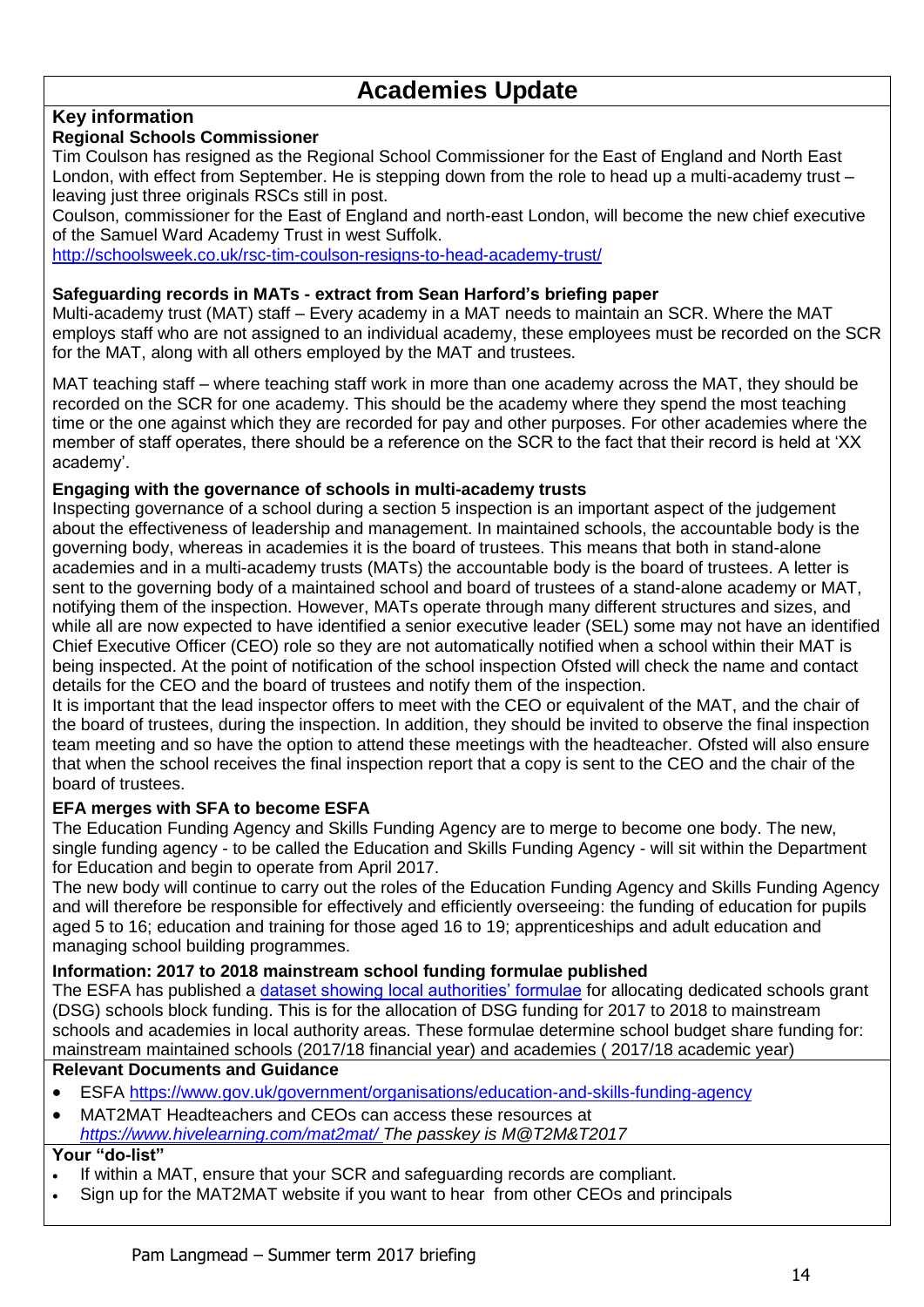# **The Governing Body**

# **Key information**

# **New rules to allow the removal of governors**

The Department for Education has introduced rules allowing schools to forcibly remove governors for the first time. Under current rules, only appointed parent governors can be removed. But as of September, all governors can be forcibly removed if there is a majority vote by the rest of the board.

Each individual school will have the power to remove its governors by a simple majority vote from the rest of the governing board.

An explanatory note issued by the Department for Education, said:

"The changes we are making in these Regulations mean that for all categories of governor there is now a body with the power to remove them from office.We think this is an important last resort to ensure governing bodies can function effectively, focusing on their core strategic functions and reducing time wasted in prolonged disputes."

http://www.theeducator.com/news/schools-allowed-remove-governors-first-time/

#### **Clerking Competency framework**

DfE guidance setting out the knowledge, skills and behaviours required to provide professional clerking to the governing boards of maintained schools, academies and multi-academy trusts. The guidance focuses on four "competencies":

- Understanding governance
- Administration
- Advice and guidance
- People and relationships

#### **The right people around the table – Inspiring Governance report**

How to recruit and retain new governors and trustees to school and academy boards in England.

#### **EES Jargon Buster**

Key Abbreviations and Acronyms for Governors

**Self-declaration form for non-LA governors** – updated in line with the latest maintained school financial regulations

#### **Governance Statement – Maintained schools**

Third year for the governance statement, "best practice" for maintained school governing bodies.

In January 2014 the Department for Education published departmental advice in relation to the the School Procedures regulations 2013. A number of additional recommendations, not mentioned in the Procedures regulations, were made in the advice document, **including reference to the publication of an annual governance statement.**

*It is also good practice for the board to publish an annual governance statement (as academy trusts are required to do through the Accounts Direction) to explain how it has fulfilled its responsibilities – particularly in relation to its core functions, including:* 

- *the governance arrangements that are in place, including the remit of any committees;*
- *the attendance record of individual governors at board and committee meetings; and*
- *an assessment of the effectiveness and impact of the board and any committees with details of any particular challenges that have arisen.*

Since September 2015, it was mandatory for all schools to publish information about their governors on the website. Whilst accepting that the publication of a governance statement **is not mandatory**, it is good practice and an effective way for governors to demonstrate that their accountability to parents, at least annually. We suggest that governors agree a statement and publish this on their website, perhaps at the end of the summer term each year.

#### **National Governors' Association – change of name**

The Charity Commission has given NGA the go-ahead to change its name. The National Governors' Association has officially become the National Governance Association after its members voted on it at their annual general meeting last November.

The name change reflects the significant changes in school governance over the last decade. For example, those governing in some schools (academies) are trustees not governors. NGA also wanted to recognise the vital role of clerks and governance managers, many of whom are NGA members, regularly accessing the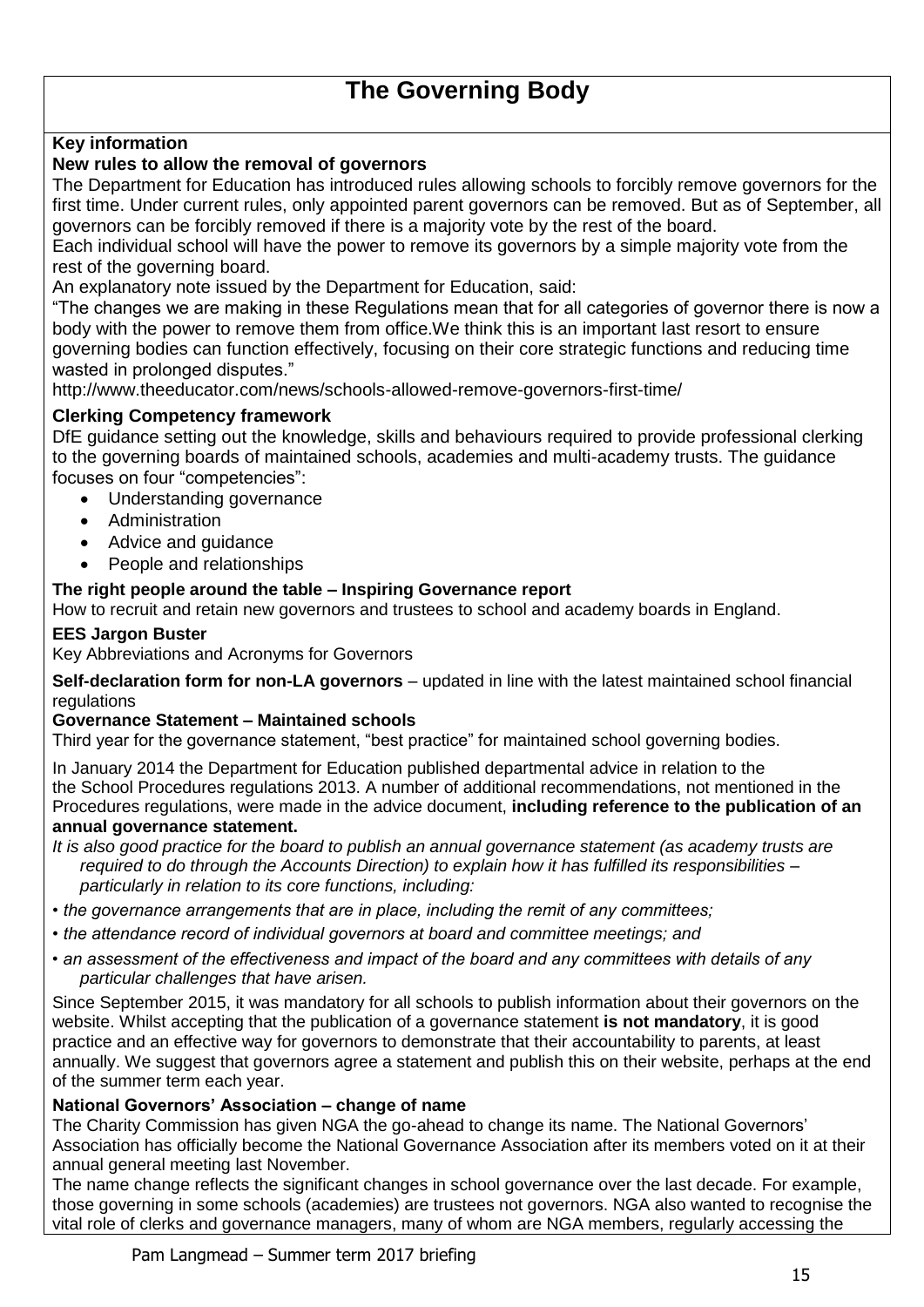charity's guidance, legal advice and training services.

### **Relevant Documents and Guidance**

- National Governors Association<http://www.nga.org.uk/Home.aspx>
- The right people around the table https://essexprimaryheads.co.uk/info-and-documents/good-practice/
- EES Summer term Governor and Clerk training programme https://www.eescpdportal.org/essex-gov/cpd/content\_detail.asp?contentid=676

EES Jargon Buster https://essexprimaryheads.co.uk/info-and-documents/local-authority/

- Share the Clerking Competency Framework with your clerk and governors
- Share the "Inspiring Governance" report with your governors
- Upload governor information on to the school website, including information about business interests, on a regular basis.
- Use the updated self-declaration form for new governors and retain on file in school.
- Consider getting your governors to write a governance statement for the school website.
- Encourage your governors and clerk to attend training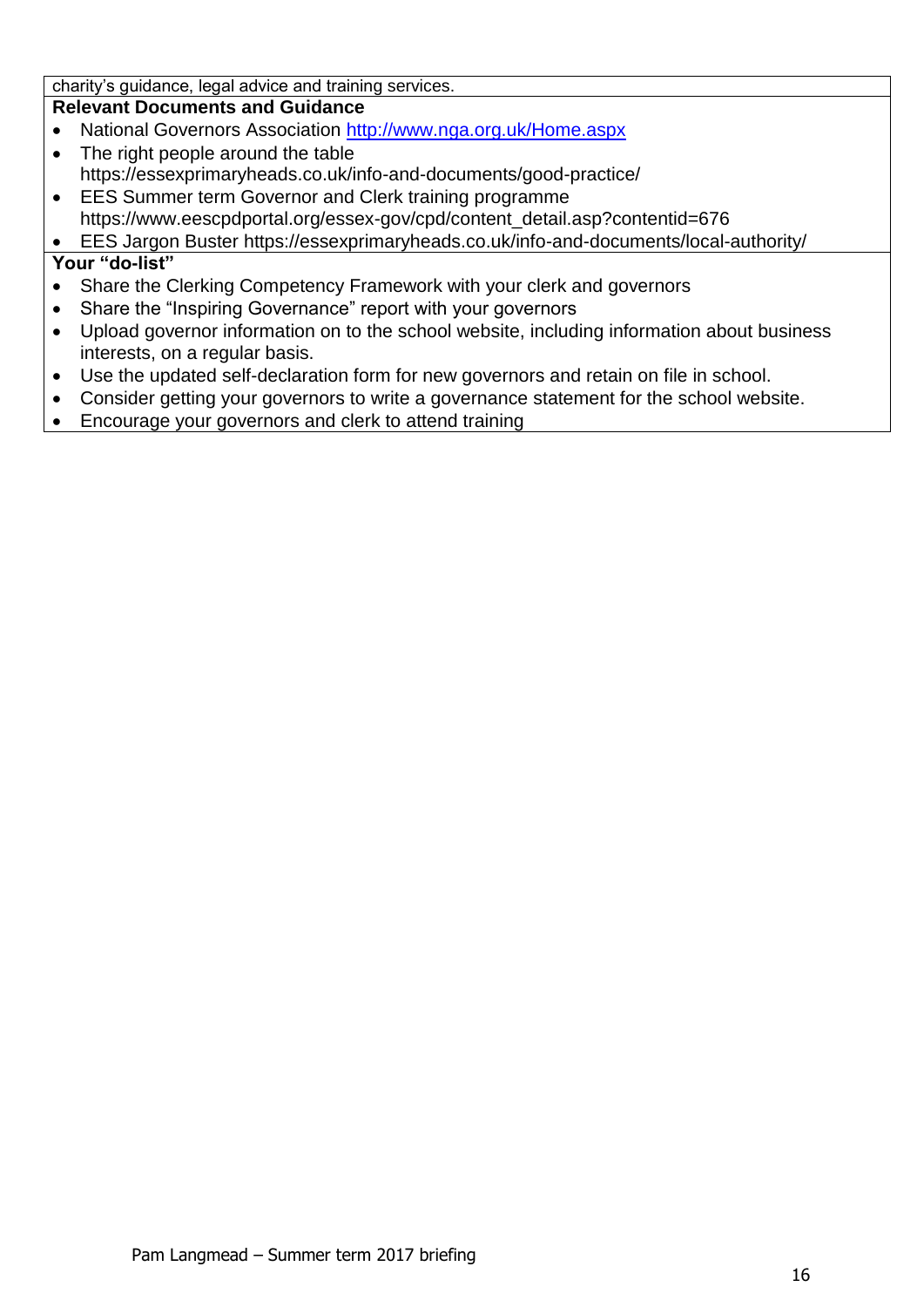# **The Local Authority**

# **Key information**

#### **Guidance for Schools on the Use of Reduced Timetables ECC October 2016**

This guidance is intended to support all schools, including Academy and independent Schools, Special Schools, Pupil Referral Units and alternative provision settings, in the appropriate use of reduced educational provision (sometimes referred to as 'part-time' or 'reduced' timetables), within the current legal and safeguarding framework for pupils deemed medically fit to attend school. The term reduced educational provision has been used as it acknowledges not all pupils follow a traditional timetable.

The Local Authority Medical Needs guidance should be followed for those deemed not fit to attend school due to a medical reason.

#### [http://schools.essex.gov.uk/pupils/AECS/Documents/pupils\\_with\\_medical\\_needs\\_april2013.doc](http://schools.essex.gov.uk/pupils/AECS/Documents/pupils_with_medical_needs_april2013.doc)

Schools should take account of and act upon the guidance in order to continue to improve standards of educational attainment, safeguard the well-being of all children and young people and reduce the likelihood to the school of charges being made in respect of a failure to educate.

### **Primary conferences for headteachers and chairs of governors**

- Tuesday 23 May 2017 Holiday Inn, Basildon
- Wednesday 24 May 2016 Weston Homes Community Stadium, Colchester

The purpose of the conference is to '**define the role of the middle tier in Essex, what will this look like in five years' time'**.

The keynote speaker will be Chris Tweedale, the CEO of Aldridge Education and former Chief Executive of CfBT and UK Director of CfBT; Schools' Director in the Welsh Government; and as a Deputy Director at the Department for Children, Schools and Families (now the DfE). Chris will speak on a range of topics including:

- The importance of middle tier organisations and who are they
- What are the range of services on offer, what is the value and how accessible will they be
- How will the complex landscape work together and what is the expectation of schools

Following a refreshment break Colin Raraty, Headteacher of Rodings Primary school and chair of DEEP (Dunmow Excellence in Education Partnership) will speak to colleagues on the role of a cluster chair. If you want more details on how to reserve a place go to

[http://schools.essex.gov.uk/data/saes/primary\\_team/Pages/Primary-Leadership-Conference.aspx](http://schools.essex.gov.uk/data/saes/primary_team/Pages/Primary-Leadership-Conference.aspx)

### **Schools Broadband**

Over the Easter break the Schools Broadband service upgraded the internet connection to a number of schools. This work has now been completed and they would appreciate your feedback a week or so into the summer term, once you and your colleagues have had a chance to gauge the new service. Has the upgrade to the broadband made a difference?

Yes

 Yes, but I still have concerns No, but I'm happy with the service No, but I still have concerns Other – please elaborate

### Broadband alerts

Would you like your school to receive text message alerts from the Schools Broadband team should a major incident occur?

Following on from direct feedback from schools, we have now established a facility for schools to sign up to be notified via SMS message of any issues or incidents which may affect your broadband connection as they are detected.

If you would like to sign your school up for these notifications, please complete the fields below and email this back to Sian Shordan

School Name:

School Number to be notified (Mobile – one per school):

Site contact name for this number:

**Please email Sian Shordan about either or both of these issues** [sian.shordon@essex.gov.uk](mailto:sian.shordon@essex.gov.uk)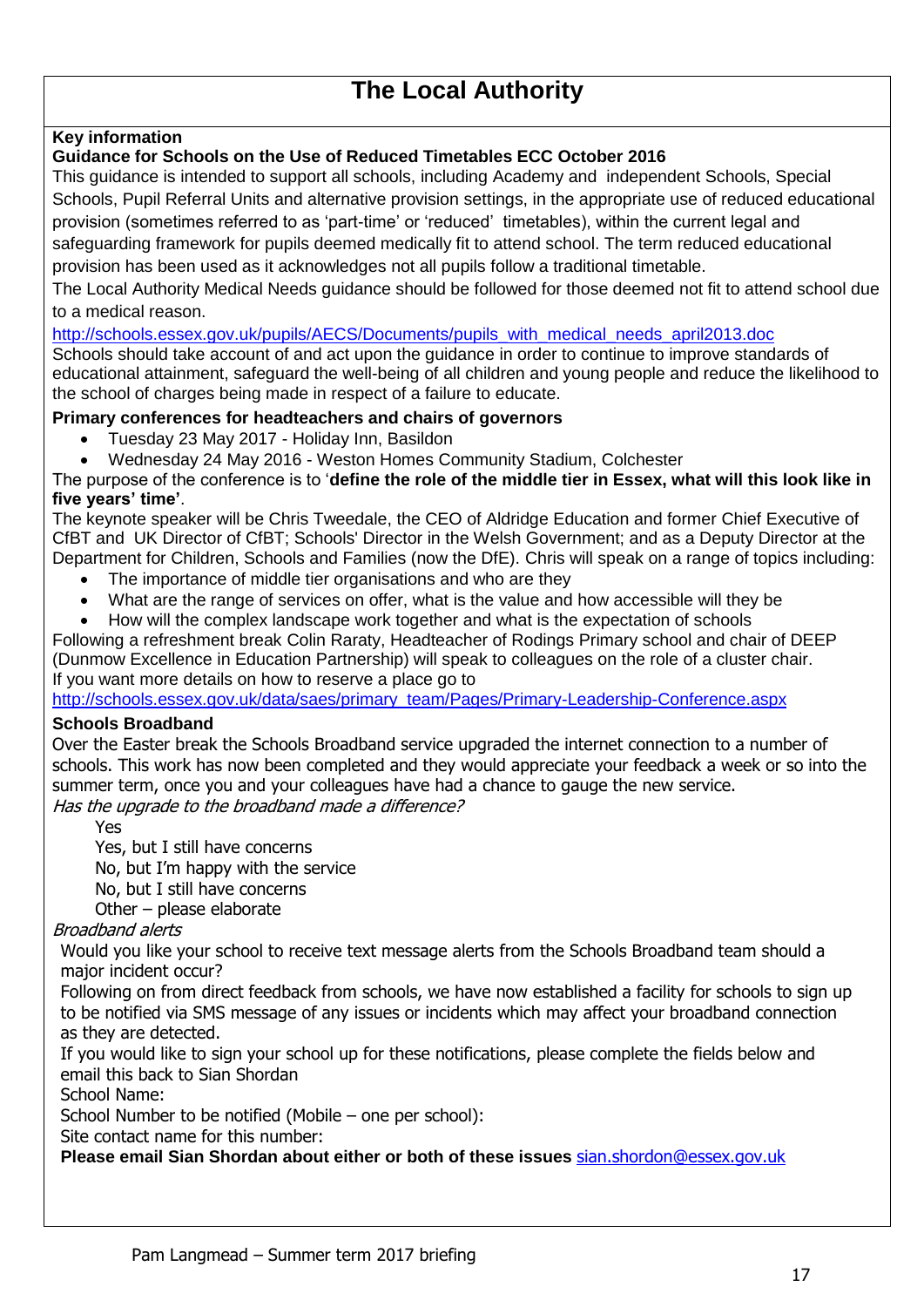#### **Xporter**

You will be aware that where schools are signed up to the school attendance Xporter system MECES access the system to monitor those children open to the Service, whereas schools not signed up monitor attendance and communicate this to MECES. However, approximately 50% of Essex schools are not signed up to the system, which necessitates MECES operating two processes. Also, many of the schools who are connected to the system have unfortunately been experiencing technical difficulties during the year, which has intermittently prevented MECES accessing the system and caused confusion and frustration to both schools and MECES staff. To avoid any further confusion it has been decided to cease using this system across Essex. This means that all schools will now need to continue to monitor attendance following the referral to MECES and provide updated attendance certificates as and when required, for example when the criteria for issuing a penalty notice has been met if MECES have previously issued a warning letter and also during legal investigations.

For more information or support, please contact Julie Weddell, County Manager,

Missing Education and Child Employment Service

Office: 033301 31089

Mobile 07788745901

Email: [Julie.weddell@essex.gov.uk](mailto:Julie.weddell@essex.gov.uk)

# **Pupil Premium conference - Learning to Learn – 26 April 2017**

Keynote speaker: Professor Jonathan Sharples

The purpose of the conference is to explore strategies to promote positive learning attitudes. <https://schools-secure.essex.gov.uk/data/saes/Pages/landing.aspx>

### **Collection of end of year statutory assessment results**

Please note the following dates for submissions of end of year statutory assessment results to the LA in the summer term:

EYFS – collection opens Monday 5 June 2017; LA deadline for submission: Wednesday 21 June 2017 KS1 – collection opens Monday 5 June 2017; LA deadline for submission: Thursday 29 June 2017 Phonics – checks to be completed by Friday 23 June 2017; deadline for submission: Friday 30 June 2017 KS2 teacher assessment – collection opens Monday 15 May 2017; deadline for submission Thursday 29 June 2017 via the NCA Tools website<https://ncatools.education.gov.uk/Teacher-Assessment/Home.aspx>

**Annual budget plan** – a reminder that the approved budget plan in maintained schools needs to be notified to the LA by 1 May 2017.

### **Health and Safety Service**

If you currently (2016/17) buy in to the Health & Safety Service it included automatic rollover to 2017/18 unless you opt out giving 2 months notice prior to renewal due date. If you wish to **opt out** of the Health & Safety service for 2017/18 click [here](https://schools-secure.essex.gov.uk/admin/hs/Documents/SLA_2017_Full%20Pack%20-%20Final.docx) to be taken to the SLA which includes instructions on how to opt out. If you buy in for 2016/17 and wish to continue buying in you do not need to do anything. <https://schools-secure.essex.gov.uk/admin/hs/Pages/portal.aspx>

### **Relevant Documents and Guidance**

- Guidance for Schools on the use of Reduced Educational Provision (part time or reduced timetables) <https://essexprimaryheads.co.uk/info-and-documents/safeguarding/>
- Education Essex weekly newsletter
- Primary Leadership conferences [http://schools.essex.gov.uk/data/saes/primary\\_team/Pages/Primary-](http://schools.essex.gov.uk/data/saes/primary_team/Pages/Primary-Leadership-Conference.aspx)[Leadership-Conference.aspx](http://schools.essex.gov.uk/data/saes/primary_team/Pages/Primary-Leadership-Conference.aspx)
- Pupil Premium conference <https://schools-secure.essex.gov.uk/data/saes/Pages/landing.aspx>
- NCA Tools website <https://ncatools.education.gov.uk/Teacher-Assessment/Home.aspx>
- Health and Safety service <https://schools-secure.essex.gov.uk/admin/hs/Pages/portal.aspx>

- Download and share the guidance for the use of reduced timetables
- Book places at the primary leadership conference and pupil premium conference
- Notify the LA of your budget plan by  $1<sup>st</sup>$  May (maintained schools)
- Note the statutory assessment data collection dates
- Attend the termly headteachers' meeting to be kept up to date on LA plans, strategy and information – North East meeting is on Thursday 15 June
- Make sure you read/see Education Essex each week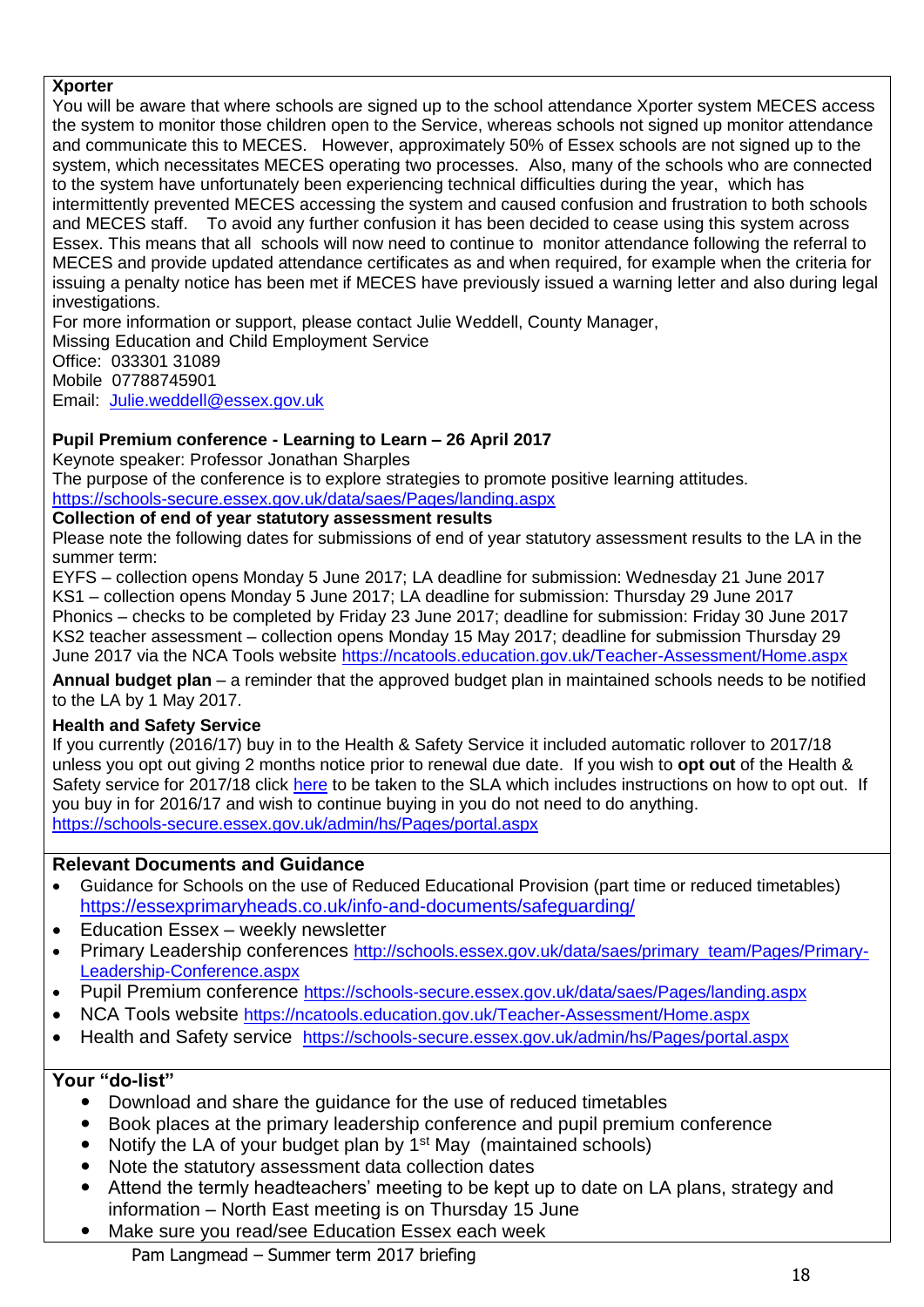# **EPHA events and dates**

### **Key information**

#### **This term 10 schools in Essex have new headteachers**

| 2 of them in North East. |                                          |
|--------------------------|------------------------------------------|
| Natasha Bennett          | Two Village CE Primary                   |
| Ceri Daniels             | Holy Trinity CE Primary, Eight Ash Green |

| 2 of them in Mid.      |                                      |
|------------------------|--------------------------------------|
| <b>Bridgette Gough</b> | Feering CE Primary (Acting)          |
| <b>Ginny Nichols</b>   | <b>Bulmer St Andrew's CE Primary</b> |
| Susie Price            | Feering CE Primary (Acting)          |

| 2 of them in South. |                                    |
|---------------------|------------------------------------|
| Diana Mason         | Montgomerie Primary                |
| Sam Proctor         | <b>Hadleigh Infant and Nursery</b> |

| <b>Ongar Primary (Acting)</b>                 |
|-----------------------------------------------|
| St Alban's Catholic Academy                   |
| Dr Walker's CE Primary, Fyfield (substantive) |
| <b>Theydon Bois Primary</b>                   |
|                                               |

#### **EPHA termly headteacher meetings 2017 -18 North East EPHA – Weston Homes Community Stadium**

Thursday 15 June 2017 Wednesday 8 November 2017 Thursday 22 February 2018 Thursday 14 June 2018

There will be briefings on the **General Data Protection Regulations** at the termly headteacher meetings in June.

#### **Conferences**

Deputy Headteachers' conference – Friday 6 October 2017 – key note speakers, Sir John Jones and Andrew Hall – programme and booking form sent out in the post in June Headteachers' conference – Friday 23 March 2018 – Stock Brook Country Club

#### **Coaching for the Soul**

EPHA will be running a number of "Coaching for the Soul" sessions, delivered by Viv Grant, Integrity Coaching, in the summer term. **The North East meeting will be on Friday 30 June 2017 at the** Weston Homes Stadium, Colchester

This interactive workshop session is designed to offer Headteachers a chance to connect, share experiences of school leadership and explore the benefits of coaching as a leadership support mechanism.

The session will also offer Headteachers the space and time to reflect on '*What Matters Most in School Leadership*'. As such, the session will consider what it means to '*Take care of the Soul in the role'* and actively meet the emotional, mental and vocational needs of school leaders.

This interactive workshop will demonstrate how coaching has the power to help school leaders:

- *increase their levels of emotional resilience*
- *maintain a deep connection with their core values and ability to make decisions that are more aligned to who they are and who they want to be*
- *heighten their levels of self-awareness, self-management and their ability to cope more effectively with the stresses of the role*
- *Maximise feelings of professional satisfaction and fulfilment*
- *Find ways for re-discovering their joy and passion for the profession*

The session will also offer a chance for Head teachers to ask any questions that they might have